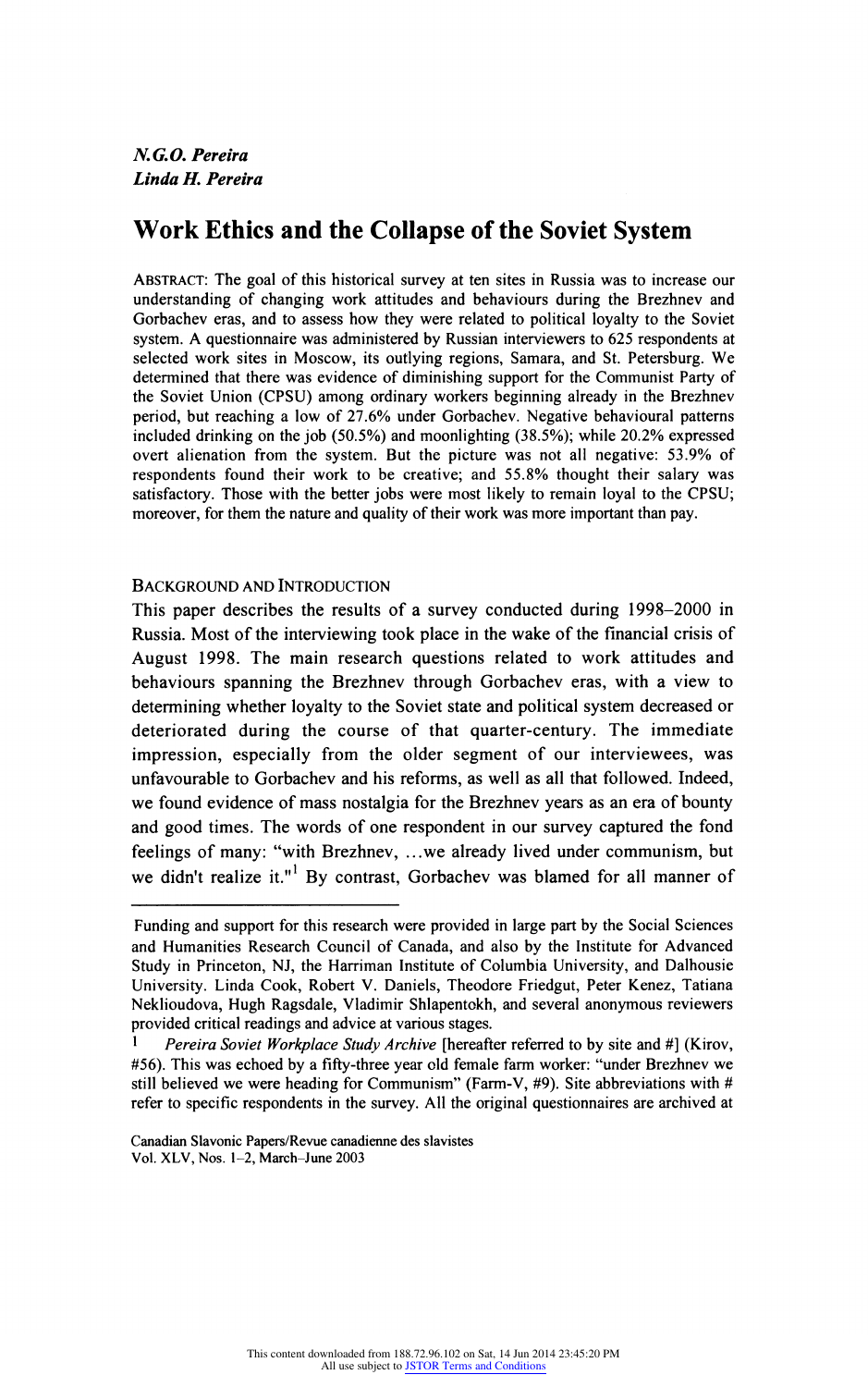hardships as well as rising social inequality; moreover, he was seen as overly influenced by the West and by the "democratic" intelligentsia within Russia.<sup>2</sup>

To understand the theoretical context and historical background of work ethics in Russia, one may begin with Marx who argued that human labour should be the quintessential expression of creativity, fulfillment and selfrealization. Under capitalism's unceasing drive for profits, however, labour was expropriated, and the worker became alienated from his product. Capital objectified and exploited the worker, compensating him only to the extent necessary for survival and reproduction. This state of affairs could change only under socialism, when work would achieve its full human and productive potential. $\frac{3}{2}$ 

Following Marx and Lenin, the drumbeat of official Soviet ideology proclaimed that all social and economic exploitation ended in Russia with the victory of the October Revolution in 1917, when workers finally became free to enjoy the full fruits of their labour. Maxim Gorky famously proclaimed: "the meaning of life [is] in work;<sup>4</sup> under Soviet power it would be also "a transformative experience...."<sup>5</sup> This early revolutionary euphoria was captured in Nikolai Bukharin's classic ABC of Communism:

No worker in communist society will have to do as much work as of old. The working day will grow increasingly shorter, and people... will be able to devote more time to the work of mental development. Human culture will climb to heights never attained before....6

But Marxist humanism as a formula for proletarian felicity never lived up to its billing; it suffered catastrophic blows during the 1930s and through World War II and later years. Starting with N.S. Khrushchev's post-Stalin "thaw" and

the project director's office in Halifax. Agence France Presse, Moscow (29 January 1999), reported on a poll of 1500 respondents showing that more than half of Russians believed the rule of Brezhnev was a "golden age."<br>2 Robert D. English, Russia, and the Idea

Robert D. English, Russia and the Idea of the West (New York: Columbia University Press, 2000) 227.

<sup>3</sup> Karl Marx, The Writings of the Young Marx on Philosophy and Society (Garden City, New York: Doubleday Anchor Books, 1967) 33-39.

M. Gor'kii (Gorky), Izbrannye proizvedeniia (Moscow: Khudozhestvennaia literatura, 1968) 1:493.<br>5 Sheila Fitzpatrick.

<sup>5</sup> Sheila Fitzpatrick, Everyday Stalinism (New York: Oxford University Press, 1999) 75.

<sup>6</sup> Nikolai I. Bukharin, The ABC of Communism (Ann Arbor: University of Michigan Press, 1966) 77.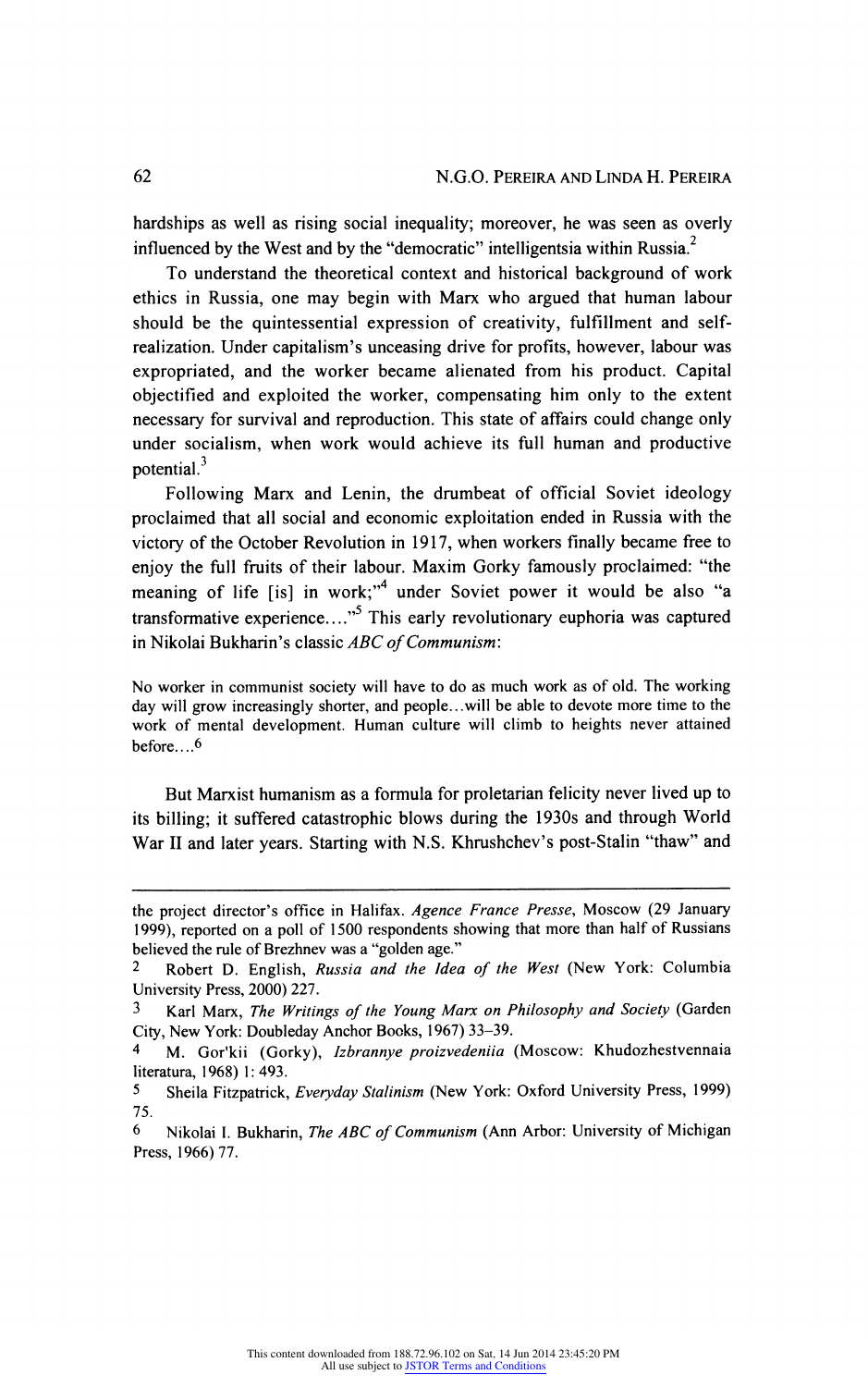increasing during the first part of L.I. Brezhnev's administration, however, workers did experience marked improvements in their labour and living conditions—with social security and welfare, education, public transportation, basic medical service, and subsidized food and housing becoming nearly universally available.<sup>7</sup>

If "the Bolshevik reconstitution of Marxism as a culture-transforming ideology for industrializing Russia" always had as its main goal the collective "building of socialism," then labour was supposed to benefit the larger community of one's co-workers rather than oneself.<sup>8</sup> But the Soviet government never fully trusted workers to follow this prescription on their own; there was always a more coercive agency that suggested less than universal acceptance of the official vision. This was still evident in the words of Brezhnev's 1977 Constitution: "It is the obligation and a matter of honour for every able-bodied citizen of the USSR [to engage in] conscientious work.... The evasion of socially useful labour is inconsistent with the principles of a socialist society."<sup>9</sup>

By the late 1970s, systemic economic slowdown combined crudely with official corruption and incompetence. Strident rosy promises and militarist agitprop slogans praising the achievements of "shock workers (udarniki) on the labour front" and "heroes of socialist labour" could hardly camouflage the economy's reversal and serious downward trend. Moreover, for the first time in Soviet history, ordinary citizens-especially residents of major cities like Moscow and Leningrad-were able to observe the outside world and make comparisons through direct contact with unofficial visitors from the West. Despite obvious measures by the KGB to discourage such meetings, they occurred in growing numbers, especially among students, and did much to correct the highly distorted negative picture of life in capitalist countries.<sup>10</sup>

<sup>7</sup> E. Iu. Zubkova, Obshchestvo i reformy, 1945-1964 (Moscow: "Rossiia molodaia," 1993) 162, quoting Khrushchev: "We are trying to achieve the ideal life, the most beautiful life on earth, so that man can live without wants, so that he would always have work and it would be satisfying, so that he would not have to worry about what tomorrow might bring, so that he would live happily and in dignity, not merely exist."<br>8 T W Luke "The Proletarian Ethic and Soviet Industrialisation." Am

T.W. Luke "The Proletarian Ethic and Soviet Industrialisation," American Political Science Review 113 (1983): 588-601. Also R.G. Kuzeev and M.B. Iamalov, "Dvizhenie za kommunisticheskoe otnoshenie k trudu na sovremennom etape," 3 Istoriia SSSR (1978): 165-73.

From Article 60 in Konstitutsiia (Osnovnoi Zakon) Soiuza Sovetskikh Sotsialisticheskikh Respublik (Moscow: Gosizdat, 1978) 20.

<sup>10</sup> Gail W. Lapidus, "Society Under Strain," Washington Quarterly 6.2 (1983): 29-47.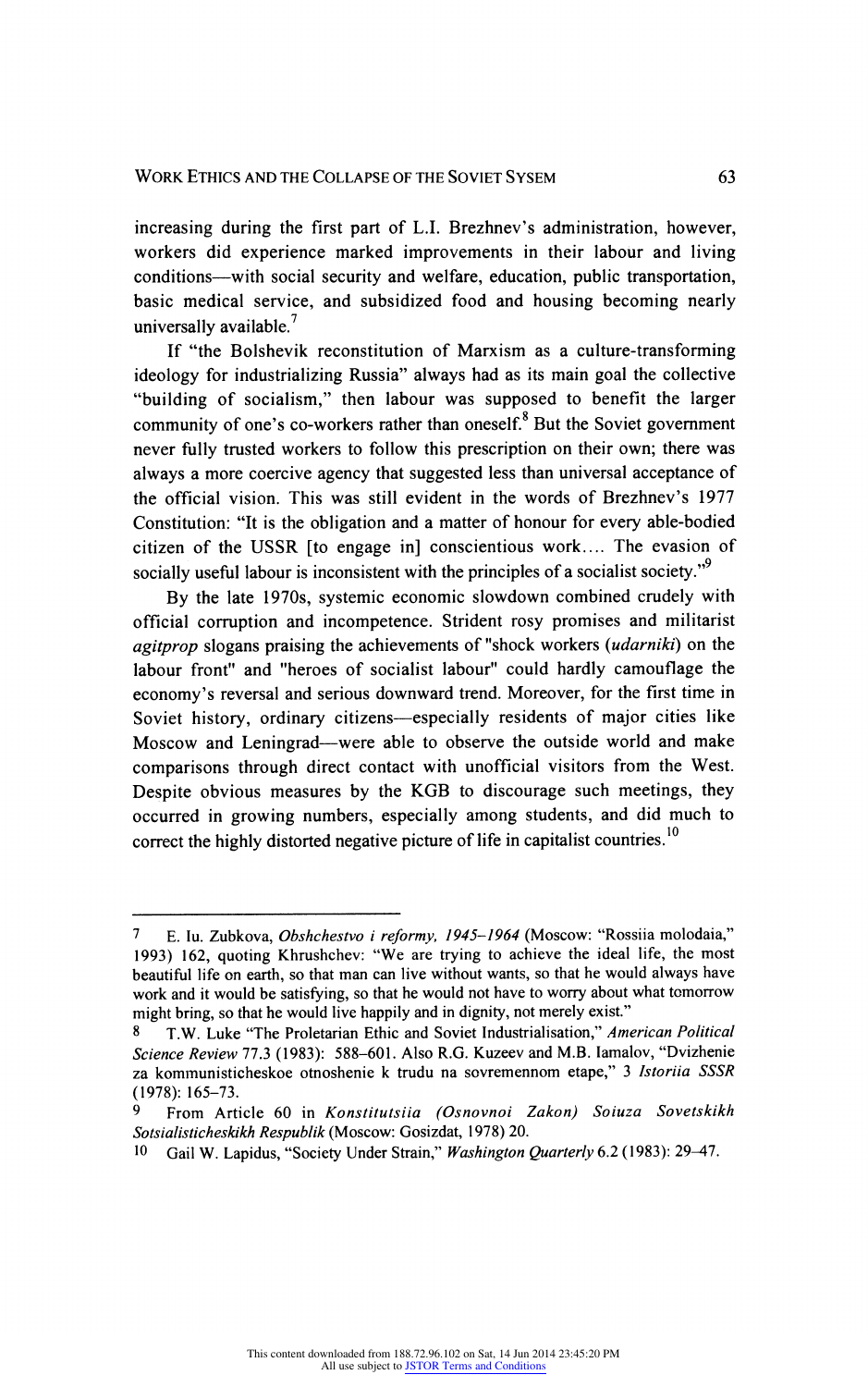Interest in Western liberal ideas, however, remained largely the province of a small group of dissident intellectuals whose social and political agenda found little resonance in the general public. For the latter, state guarantees of job security, minimal income, and cheap bread and vodka counted far more than politics in general and civil liberties in particular.<sup>11</sup> Moreover, extremely modest and cramped living conditions were acceptable, so long as not too much labour effort was required in return.<sup>12</sup> This lax formula—that fell far short of the official work ethic—was the basis for the passive social harmony of the "Brezhnevite stagnation" spanning nearly two decades; it made life tolerable for ordinary citizens who turned a deaf ear to unending exhortations for "socialist competition," "labour heroism," and "completing the plan ahead of schedule."<sup>13</sup>

To be sure, Soviet work attitudes had deep and complex cultural/folk roots predating the twentieth century. The word work (rabota) itself has close etymological ties to slavery.<sup>14</sup> A common thread in the roughest, most vulgar and widely used synonyms was the suggestion of very intense, rapid, violent activities: vkalyvat', vlamyvat', lomit', upirat'sia rogami, v"ebyvat'-all signifying the use of brute force to get the job done. Labour was seen as a necessary evil, of instrumental value at best, to be avoided and put off, and then (when finally it had to be done) completed as quickly as possible. "Work is not a wolf," according to the peasant saying, "it will not run away into the forest."

While unfazed by a task's strenuousness, hazards, or hardships, the Russian worker was given to neither precision nor punctuality.<sup>15</sup> Shock tactics and "storming" were supposed to make up for inconsistency, and were in any case interrupted by frequent breaks "for a smoke, as is needed by the organism." It

<sup>11</sup> Victor Zaslavsky, "The Regime and the Working Class in the U.S.S.R.," Telos 42 (1979-80): 5-20; also V. Kuvaldin reported in Izvestiia (3 July 1991): 3, on a poll that showed continuing support for preserving "the state's responsibility for solving social problems...."<br><sup>12</sup> Murray

Murray Yanowitch, ed., Soviet Work Attitudes (New York: M.E. Sharpe, 1979) 37-39.

<sup>13</sup> Igor Faminsky & Alexander Naumov, "Historical Review of USSR Economic Institutions Since the Revolution," in Paul R. Lawrence and Charalambos A. Vlachoutsicos, eds., Behind the Factory Walls (Boston: Harvard Business School Press, 1990) 37–55.<br>14 A N Ar

<sup>14</sup> A.N. Arinin, et al, eds., Sovremennaia rossiiskaia tsivilizatsiia 2 (Moscow: Sovero-Print, 2000) 30.<br>15 N S. Kursl

N.S. Kurshakova, quoted in V. Berdinskikh, Krest'ianskaia tsivilizatsiia v Rossii (Moscow: Agraf, 2001) 349: "The best workers were sent to Siberia. Only those who worked poorly remained."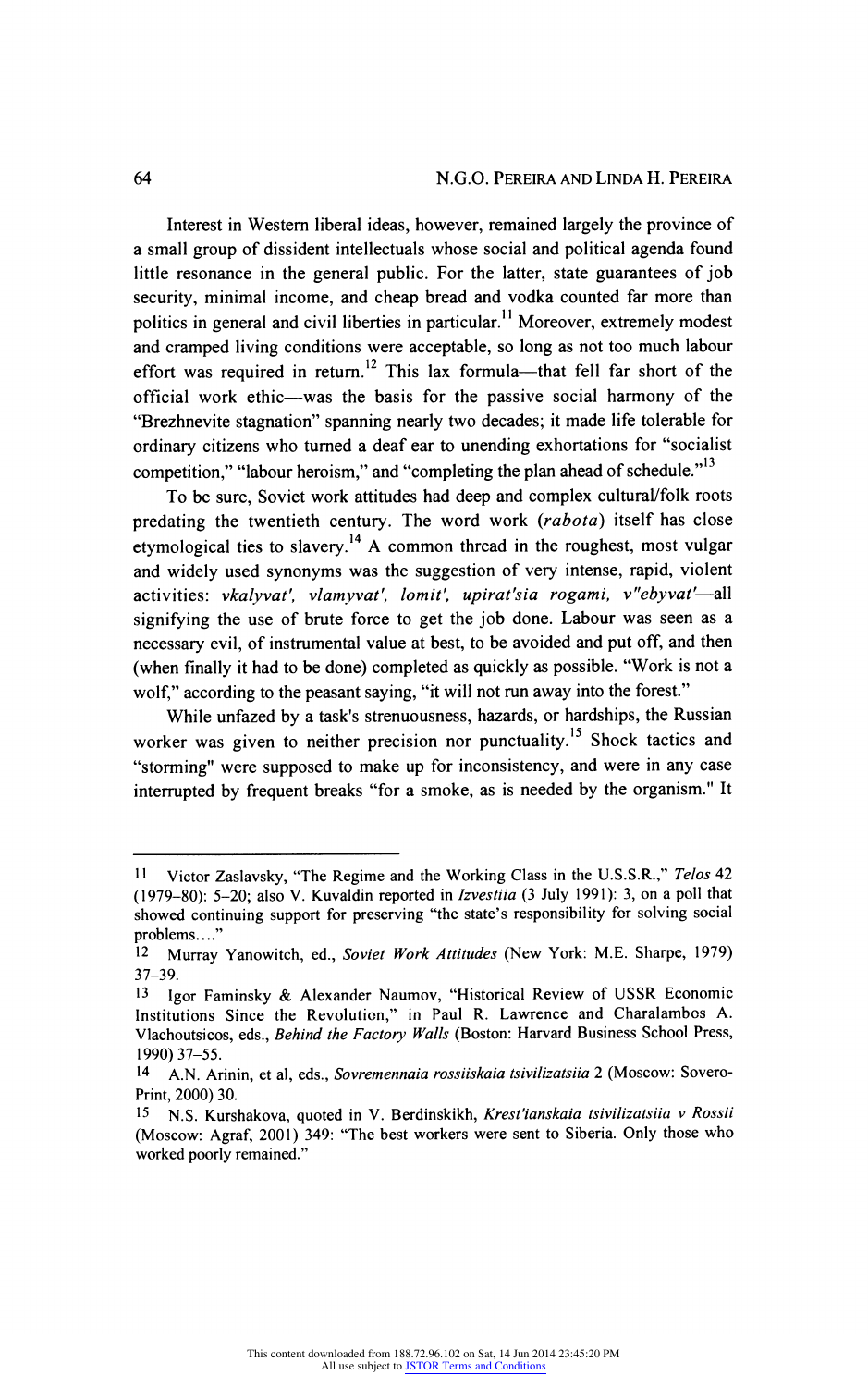was generally understood that "workers uffered a low standard of living but in return gained the right to have sloppy work (khaltura) accepted."<sup>16</sup>

Nineteenth century Russian romantics observed that the peasant commune (obshchina) constituted a natural school for egalitarianism, and stressed cooperation rather than competition.<sup>17</sup> Long before the Soviet era, peasants as well as their urban cousins were accustomed to sharing scarce resources and being held accountable before the community: at school, in church, at work, in the army - all the places where people spent most of their time. The practice of "leveling" property possession as well as work performance became the norm and persisted, lest the bosses conclude that production quotas should be raised.<sup>18</sup> Individuals who out-performed their peers were despised as "commune-eaters" and subjected to ostracism, if not physical retribution.<sup>19</sup>

There is new and significant evidence of workers' protest against living and labour conditions in the USSR.<sup>20</sup> But identifying covert opposition is much more elusive, despite some intriguing theories about how non-cooperation and poor performance on the job may have been forms of political protest.<sup>21</sup> All that can be said with certainty is that there was growing frustration with the inefficiencies of the planned economy; by the end of the Brezhnev era it was painfully obvious that "building socialism" left Soviet workers worse off than their Western counterparts. $^{22}$ 

<sup>16</sup> K. Tidmarsh, "Russia's Work Ethic," Foreign Affairs 72.2 (1993): 70. The word has at least two meanings: moonlighting and/or shoddy work.<br>17 I liseful comparisons may be found in George M. I

Useful comparisons may be found in George M. Foster, "Peasant Society and the Image of Limited Good," American Anthropologist 67.2 (1965): 293–315.<br>18 A Z Vakser and V.S. Izmozik. "Izmenenie obshchestvennogo ob

<sup>18</sup> A.Z.Vakser and V.S. Izmozik, "Izmenenie obshchestvennogo oblika sovetskogo rabochego 20-30-kh godov," Voprosy istorii 11 (1984): 93–109.<br>19 There is reason to believe that accumulation of privi

There is reason to believe that accumulation of private wealth was regarded generally in Soviet society with suspicion and hostility. See Nikolai P. Popov, "Labor Relations in Soviet Public Opinion," Sociological Research 31.5 (September-October 1992): 34-37; also Alex Pravda, "Spontaneous Workers' Activities in the Soviet Union," in Arcadius Kahan and Blair Ruble, Industrial Labor in the U.S.S.R. (New York: Pergamon Press, 1979) 343.<br>20 Iochen Hellbeck "Spe

Jochen Hellbeck, "Speaking Out: Languages of Affirmation and Dissent in Stalinist Russia," Kritika 1.1 (2000): 95; Sarah Ashwin, Russian Workers: The Anatomy of Patience (Manchester: Manchester University Press, 1999) 4-7.<br>21 James Scott, Domination and the Arts of Resistance (Ne

James Scott, Domination and the Arts of Resistance (New Haven: Yale University Press, 1990) 191-92.

<sup>22</sup> T.I. Zaslavskaia, A Voice of Reform (New York: M.E. Sharpe, 1989) xii.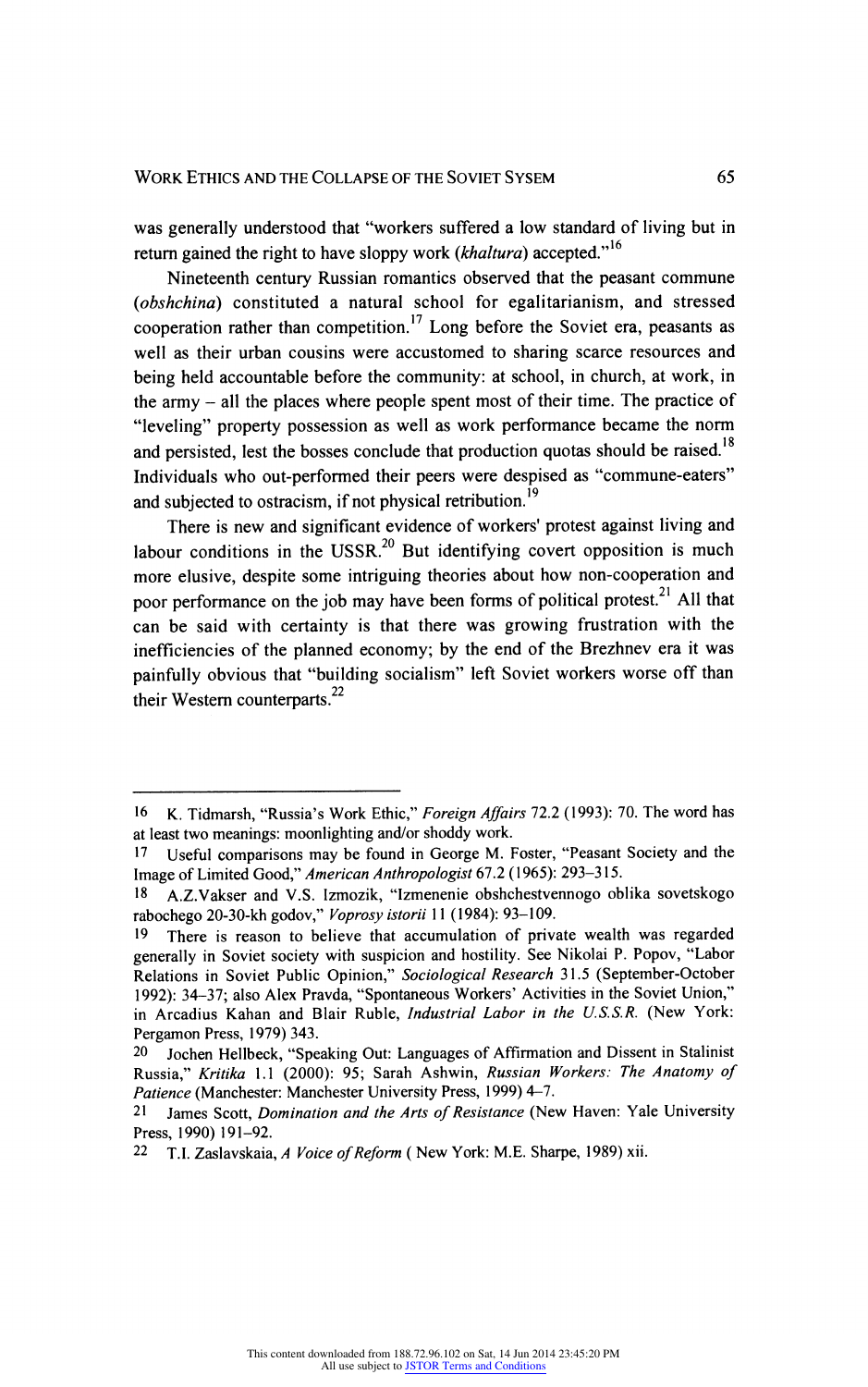Ironically in light of what followed, living conditions actually improved under Gorbachev initially (despite what most Russians seemed to believe).<sup>23</sup> Labour unrest remained rare until the end of the 1980s, and then it was limited to a few locations and industries, notably mining.<sup>24</sup> Moreover, some of the strikes and work stoppages may have been less indicative of a broken "social contract" than the state's new permissiveness combined with reduced capacity or willingness to maintain order by force.<sup>25</sup> Dramatic deterioration in the trade balance—reflecting sharp falls in oil prices on the international market just as M.S. Gorbachev became General Secretary-severely diminished the government's ability and resources to satisfy workers' most pressing demands.

The question of the role of Gorbachev and his policies in upsetting the status-quo and bringing on the final crisis of the USSR remains controversial.<sup>26</sup> Despite very contrary and generally negative assessments from observers, especially inside Russia, the initial purpose of perestroika appears to have been a

<sup>23</sup> According to Bertram Silverman and Murray Yanowitch, New Rich, New Poor, New Russia (New York: M.E. Sharpe, 1997) 39, the percentage of the Soviet population below the poverty line actually diminished until 1990. Joseph R. Blasi, Maya Kroumova, and Douglas Kruse, Kremlin Capitalism (Ithaca: Cornell University Press, 1997) 28, show that from 1989 to 1991 wages were allowed to grow at two to three times the normal rate, and social benefits were increased by 25% in 1990 alone. But according to William Moskoff, Hard Times. Impoverishment and Protest in the Perestroika Years (New York: M.E. Sharpe, 1993) 9-15, economic growth, which during the decade 1961-1970 averaged 4.8% annually, fell to a mere 1.7% a year from 1981 to 1985, and then went into reverse.

<sup>24</sup> Simon Clarke, Peter Fairbrother, Michael Burawoy, and Pavel Krotov, What About the Workers? (London: Verso, 1993) 44; and Theodore Friedgut and Lewis Siegelbaum, "Perestroika from Below: The Soviet Miners' Strike and its Aftermath," The New Left Review 181 (1990): 5-32. Nevertheless, Stephen Kotkin, Steeltown, USSR (Berkeley: University of California Press, 1991) 254, argues that the challenges to the CPSU came "overwhelmingly [from] representatives of the intelligentsia... [not] industrial workers...."

<sup>25</sup> The social contract theory is based on the notion that in exchange for basic social services and economic security, society in general and workers in particular reciprocated with unqualified political loyalty toward the Soviet state. See Linda J. Cook, The Soviet Social Contract and Why It Failed: Welfare Policy and Workers' Politics from Brezhnev to Yeltsin (Cambridge, MA: Harvard University Press, 1993) 5.<br>26 Aleksandr Zinov'ev. Post-Kommunisticheskaia Rossiia (

Aleksandr Zinov'ev, Post-Kommunisticheskaia Rossiia (Moscow: Izd. Respublika, 1996) is viciously anti-Gorbachev, while Alexander Yakovlev, Omut pamiati (Moscow: Vagrius, 2001) is sympathetic. Donald Filtzer, Soviet Workers and the Collapse of Perestroika (Cambridge: Cambridge University Press, 1994) 4; and Hillel Ticktin, Origins of the Crisis in the USSR (New York: M.E. Sharpe, 1992) 124, argue that the true purpose of Gorbachev's reforms was to increase extractions from workers, while promoting the interests of the Soviet elite.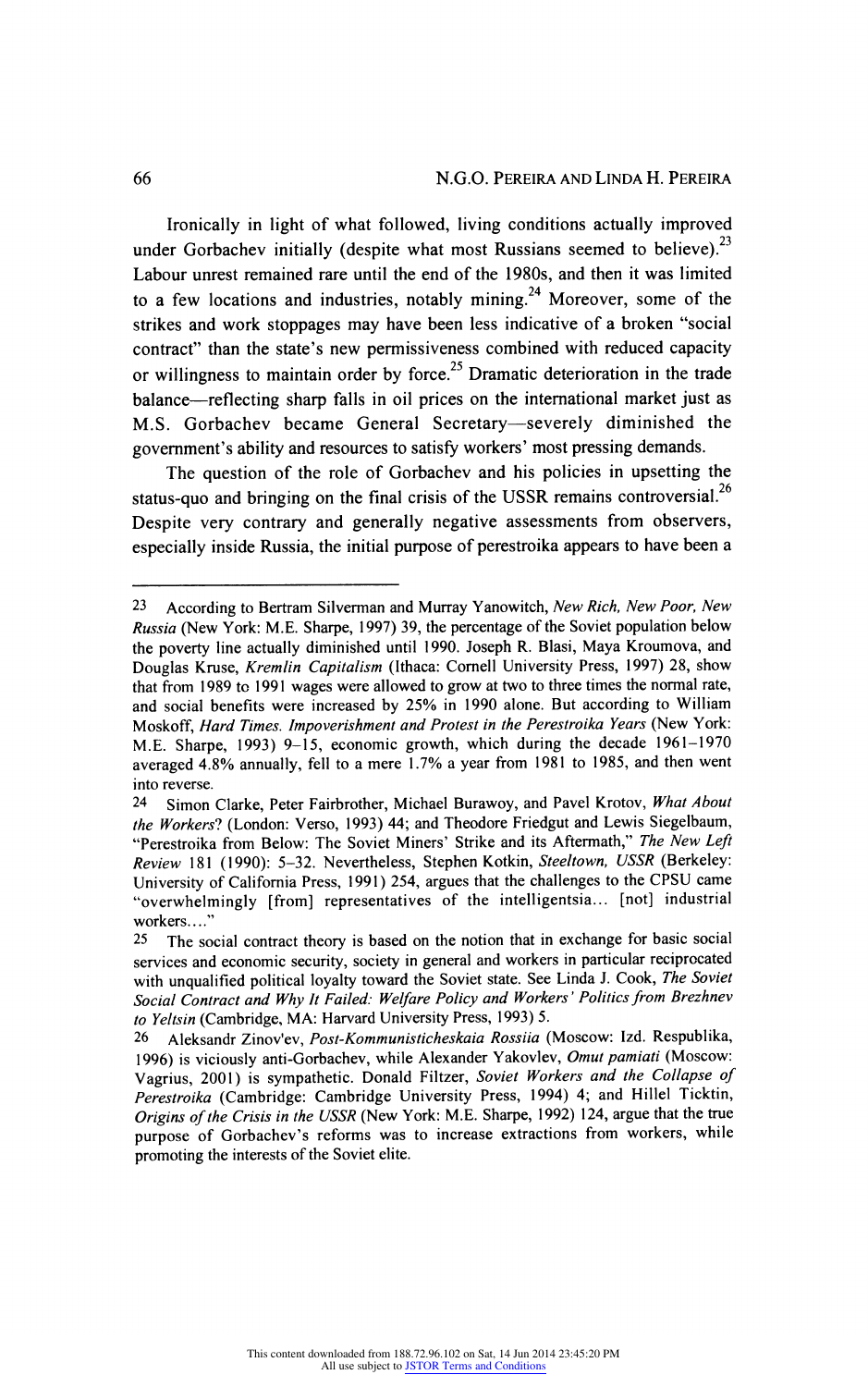genuine attempt to save Soviet socialism by fixing the economy through improved work attitudes and performance. Gorbachev sought precedents in the past, such as in Lenin's and Bukharin's New Economic Policy, as well as similar initiatives under Nikita Khrushchev and Alexei Kosygin. The theory of Perestroika was to turn the economy around by loosening ossified centralized planning in favour of more flexible local controls and accountability; encouraging individual performance and initiative; allowing a measure of industrial competition that rewarded efficient enterprises (even if that meant others would fail and thus cause unemployment); and freeing prices after removing government subsidies from a range of consumer staples.

It is worth remembering that Gorbachev and his reforms enjoyed high levels of popular support as late as December 1988. Over the next two years, however, it became clear that perestroika involved considerable added demands on workers while jeopardizing their job security and social entitlements, so his popularity plummeted. Still until the very end Gorbachev himself insisted that "everything we are doing is aimed at revealing the potential of socialism."<sup>27</sup>

In sum, perestroika was not supposed to call into question either the political monopoly of the Communist Party of the Soviet Union (CPSU), or the basic principles of what Gorbachev never tired of calling "our historic socialist choice."<sup>28</sup> But in fact his efforts-for reasons he himself failed to understand—made things worse to the point of no return. And much remains moot, not least why the collapse of the USSR happened when it did.<sup>29</sup>

<sup>27</sup> M.S. Gorbachev, Memoirs (New York: Doubleday, 1995) 250.<br>28 Gorbachev Memoirs 2–3

<sup>28</sup> Gorbachev, Memoirs  $2-3$ .<br>29 Michael Cox. ed., Rethi

Michael Cox, ed., Rethinking the Soviet Collapse (London: Pinter, 1998); and Manfred Hildermeier, Geschichte der Sowjetunion, 1917-1991 (Munich: Verlag C.H. Beck, 1998).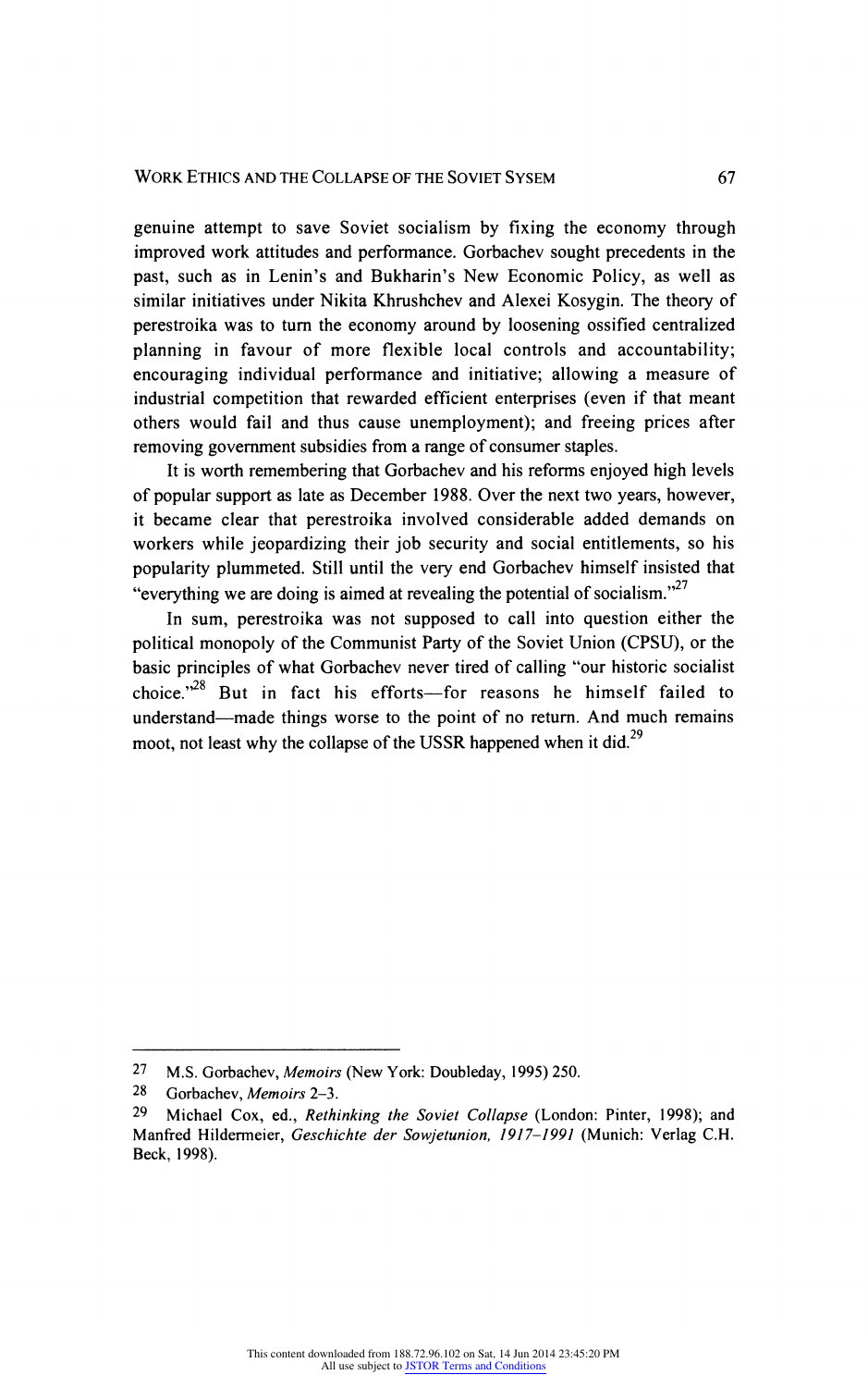## METHODOLOGY<sup>30</sup>

## a) Personnel

Our survey team was made up of nine Russian interviewers (OMV, VNS, NGS, VBM, OVB, TAB in fall 1998; and OMV, VNS, and TAB were joined by IuAK, IAK, and MVM for the winter 2000 interviewing); a Russian coordinator (LVB); the Canadian project head (NGOP); his Canadian project coordinator (TW); the Canadian statistical consultant and co-author (LHP); and a Canadian data entry technician  $(TN)$ .<sup>31</sup> Six of the interviewers were women. They were given instructions and training following standard Western interviewing procedures.

#### b) Sites

Recognizing that it would be impossible to do a fully representative survey of the whole Russian population, we selected specific work sites and used standard random methods for obtaining a representative sample of employees at each site. $32$  We determined that factory workers, farm workers, and professionals were the three occupation groups of greatest comparative interest with regard to the Soviet work ethic and party-government loyalty; for some contrast, a

 $30$  The decision to use quantitative methodology instead of qualitative oral history was taken after consulting several excellent examples of the latter: Ronald Fraser, *Blood of* Spain: An Oral History of the Spanish Civil War (New York: Pantheon Books, 1986); John Neuenschwander, "Remembrance of Things Past: Oral Historians and Long-Term Memory," Oral History Review 6 (1978): 49-50; Paul Thompson, The Voice of the Past: Oral History (Oxford: Oxford University Press, 1978); Jon Vansina, Oral Tradition (London: Routledge & Kegan Paul, 1965); Alessandro Portelli, "The Death of Luigi Trastulli: Memory and the Event," in The Death of Luigi Trastulli and Other Stories (Albany: SUNY Press, 1991) 1-26; and Kees Boterbloem, Life and Death under Stalin (Montreal: McGill-Queen's University Press, 1999) xix-xxii.<br>31 OMV – O.M. Verbitskaia. VNS – V.N. Shishlova, NC

<sup>31</sup> OMV - O.M. Verbitskaia, VNS - V.N. Shishlova, NGS - N.G. Samarina, VBM - V.B. Morozova, OVB - O.V. Baryshev, TAB - T.A. Barysheva, MVM - M.V. Moskalev, IuAK - Iu.A. Kleiner, IAK - I.A. Kleinera, LVB - L.V. Belovinskii, NGOP - N.G.O. Pereira, TW - Tracy Wilcox, LHP - Linda H. Pereira, and TN - Tatiana Neklioudova. All members of the interviewing team have university degrees, and were native Russians recruited in Moscow, Samara or St. Petersburg. LVB is a professor of Russian history and folklore in Moscow. IuAK has a similar position in St. Petersburg. TW received a Russian history M.A. from Dalhousie University. LHP has a Masters in epidemiology and worked for several years at the Survey Research Center of the University of California at Berkeley; and TN is a recent émigré (with Ph.D. equivalent degree) from Russia.<br>32 Farl Babbie. T

Earl Babbie, The Practice of Social Research (Belmont, California: Wadsworth Publishing Company, 1991); and his Survey Research Methods (Belmont, California: Wadsworth Publishing Company, 1990).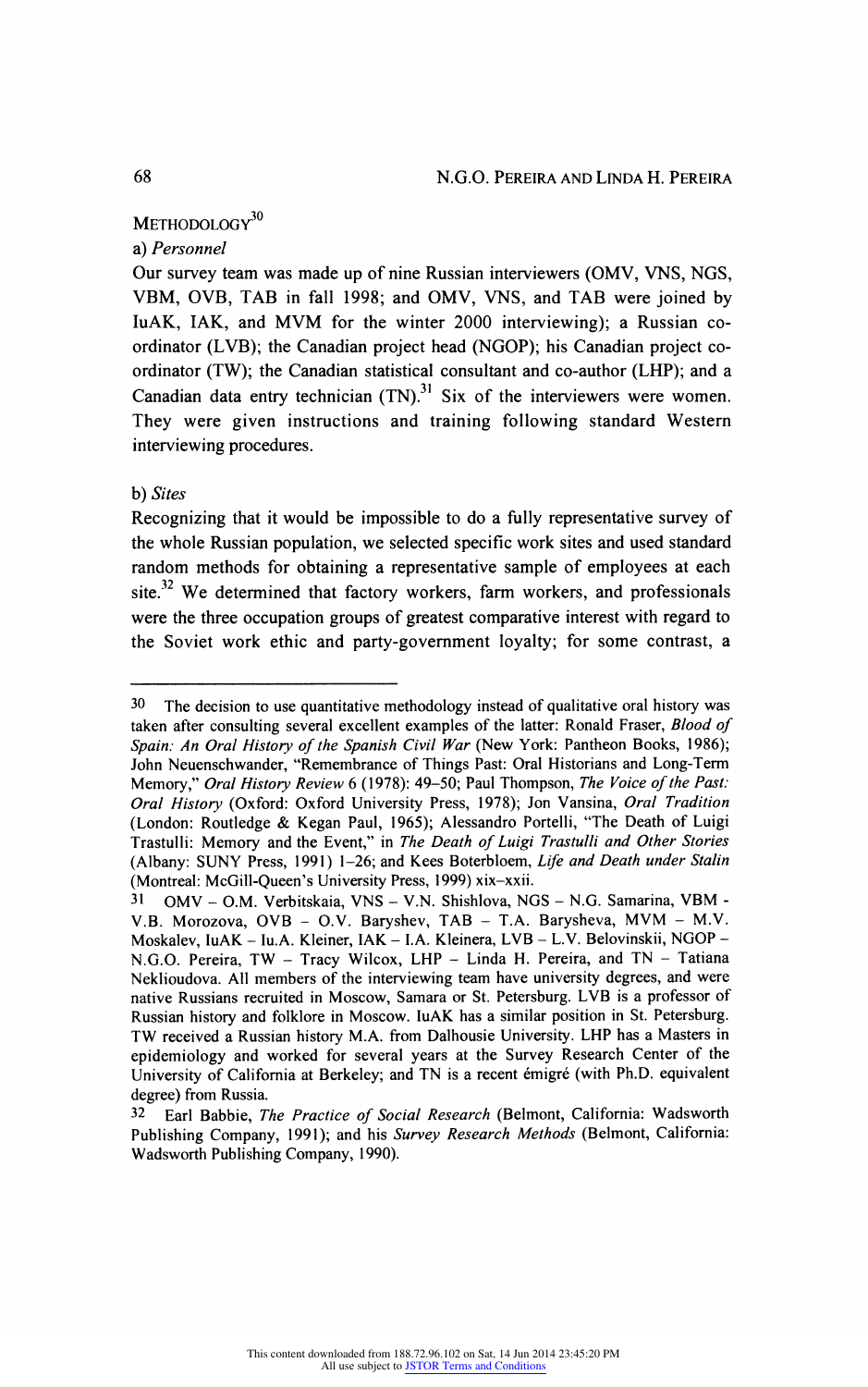merchants' co-operative was also included. We assumed that factory workers would be the most positively disposed to the Soviet system, and that farm workers would be at the opposite pole. The issue of the professionals' attitude seemed less predictable because earlier studies had been inconsistent regarding their loyalties.

Initial contacts were made in consultation with Professor Leonid V. Belovinskii for five locations in and around Moscow and for two in Samara; the remaining three sites in the St. Petersburg region were chosen with the help of Professor Yuri A. Kleiner.

The 1998 segment of the survey sampled 505 people at seven sites. These included 100 from a total employee population of approximately 1200 at State Farm Sergeevskii (hereafter Farm-S), located 135 kms. southeast of the capital on the Moscow River; 100 of 720 employees at *Rope Factory Kanat* (hereafter Rope) in the city of Kolomna about 20 kms. from Farm-S, at the cross-point with the Oka River; 50 of 780 at the Merchants' Co-operative of Voskresenskii District (hereafter Co-op), some 55 kms. from Farm-S on the way back to Moscow; 100 of approximately 2000 at the Russian State Public (formerly Lenin) Library (hereafter Library) in the capital itself; and 50 of 502 at Moscow State University of Culture (hereafter University) in Khimki.<sup>33</sup>

The two additional sites in Samara (an important port of two million people located 1100 kms. east of Moscow on the Volga River) were the Volga Cable Factory (hereafter Cable) where we selected and interviewed 40 of 644 employees; and the Samara Valve Factory (hereafter Valve) where we interviewed 65 of 980.

The winter 2000 segment of the survey sampled 120 respondents at three sites, all in the St. Petersburg region: 50 of approximately 600 workers at the Special Construction Bureau of the Trade Association for Machinery (formerly Putilov Works and then Kirov Factory); 50 of 620 at *Vsevolozhskii State Farm* (hereafter Farm-V), a few kms. outside St. Petersburg on the way to the small town of Vsevolozhsk; and 20 of 278 at Polyklinika No. 34 (hereafter Polyclinic), Zverinskaia ulitsa 15, in the Petrogradskii district of St. Petersburg.

<sup>33</sup> Ronald Inglehart, et al, Human Values and Belief: A Cross-Cultural Sourcebook (Ann Arbor: University of Michigan Press, 1998) 1: "Within Russia, greater Moscow is a very distinctive region. But in global perspective... the results from Moscow would be in the same ballpark as those from Russia."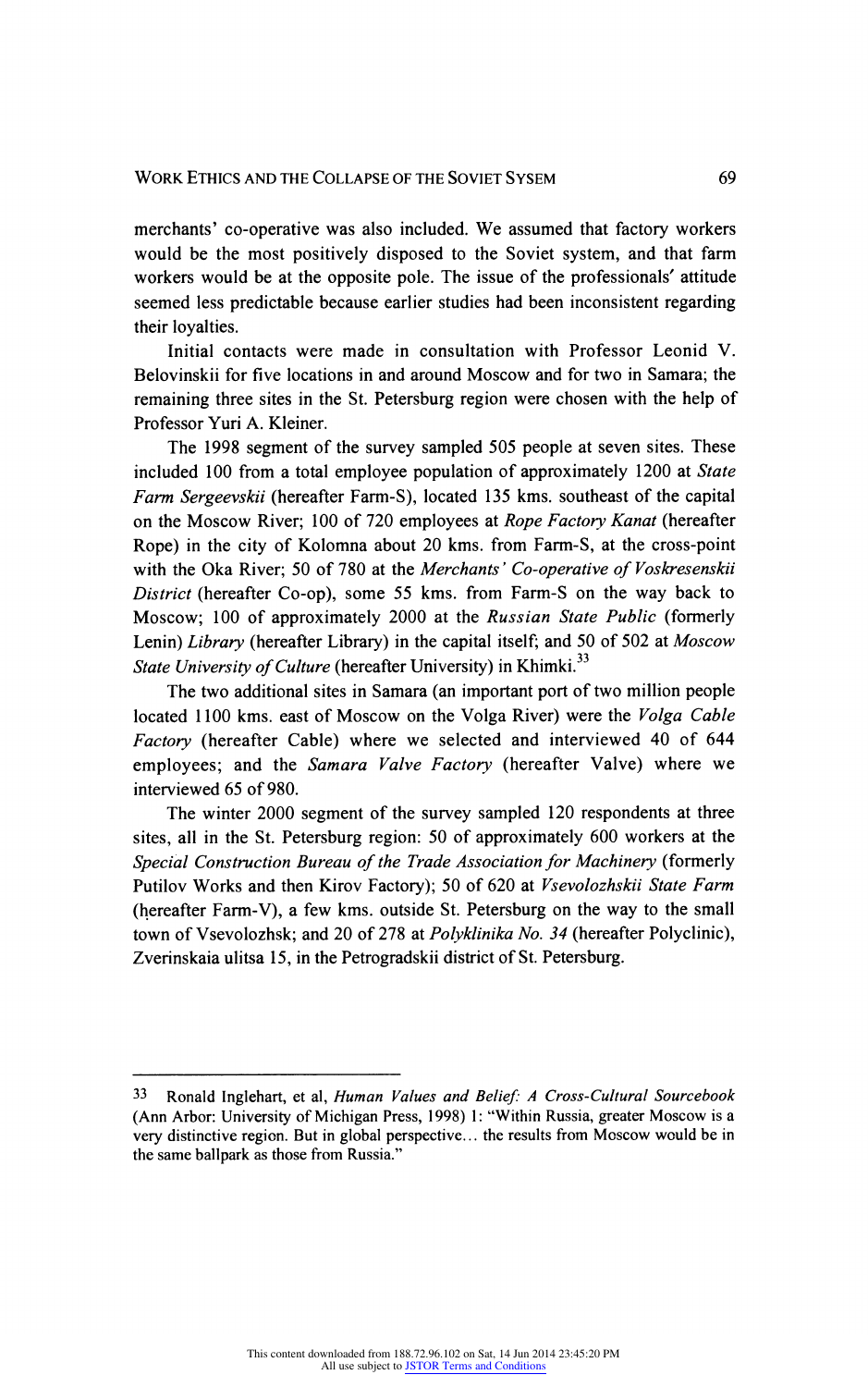## c) Sample Selection

After obtaining the agreement of the manager at each site to conduct interviews, we requested a list of all personnel or access to the personnel files themselves. Interviewees were selected at random-within a range of every seventh to every seventeenth name (depending on the size of the pool)—from the full register. Interviews were then set up through the administration. It is possible that some individuals were excluded from the registries we were given, but actual selection was in all cases done by our interviewers according to our protocol.

We included an extra 5% to 10% in our sample selection procedure in order to allow for refusals, absences, illness, etc. In fact, there were very few substitutions because our rate of refusal was very low. The latter may be explained in part by carry-over from Soviet times when participation in surveys was virtually mandatory, but was probably also influenced by the fee of \$5 US (in the ruble equivalent) we paid each respondent. Even in the winter of 2000, the refusal rate did not exceed 10% at any site.

## d) Interview Instrument

A pretest was conducted in March 1998 using a questionnaire with several openended questions, including "what did you like about your job?" and "what did you dislike about your job?" Moreover, if respondents admitted to working less than conscientiously, they were asked to explain why. Their answers were used to develop checklists of what they liked and disliked about their jobs. The final questionnaire (see Appendix) was administered in the late summer of 1998 and the winter of 2000.

## e) Interviewing

We were concerned that respondents might be intimidated into presenting their views in unduly positive terms, especially since our project was identified as having foreign financing (principally from the Social Sciences and Humanities Research Council of Canada), and also because in the large majority of cases the interviews took place at the work sites—at times and in a room designated by the enterprise administrations. $34$ 

<sup>34</sup> For similar types of concerns, see Jeffrey W. Hahn, "Public Opinion Research in the Soviet Union: Problems and Possibilities," in Arthur H. Miller et al, eds., Public Opinion and Regime Changes: The New Politics of Post-Soviet Societies (Boulder, CO: Westview Press, 1993) 37-50. Also Harry Eckstein, "Russia and the Conditions of Democracy," in Harry Eckstein et al, eds., Can Democracy Take Root in Post-Soviet Russia? (New York: Rowman and Littlefield, 1998) 371; V.G. Ovsiannikov, "O nauchnosti oprosov obshchestvennogo mneniia," Sotsiologicheskie issledovaniia 9 (1991): 19; and Michael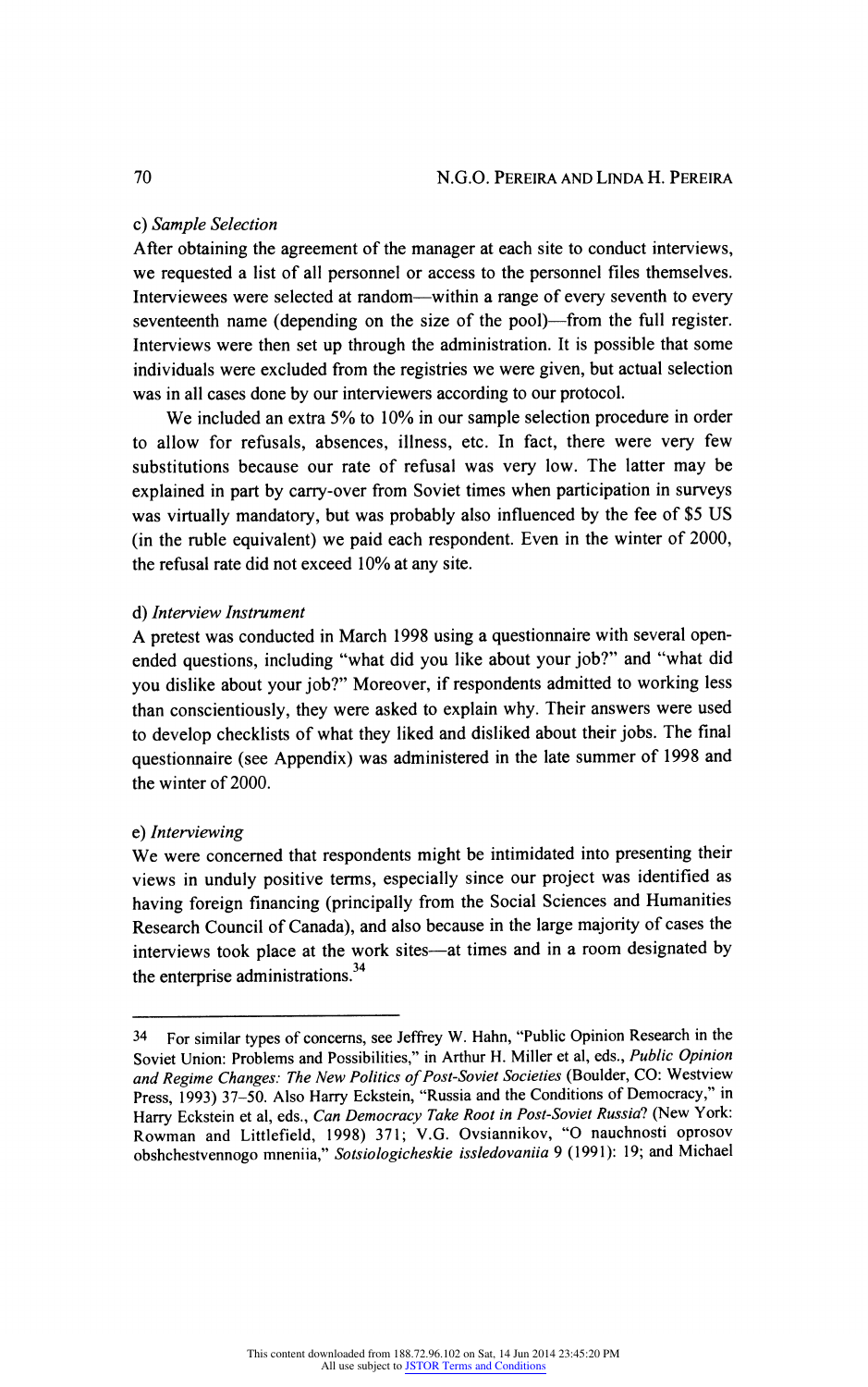According to our interviewers, respondents divided into roughly three equal categories: those who answered as if wishing to provide the "correct answer," those who thought before answering and tried to reply honestly, and a group who showed great interest in the survey and were effusive in their responses, either because they enjoyed reminiscing or wanted to comment more broadly. We were sensitive to the issue of reliability and accuracy with (especially distant) memory; nevertheless, the survey method's quantitative approach historically has been recognized to produce meaningful statistical results.<sup>35</sup>

## f) Construction of Coding Categories

In our total sample of 625 individuals, 61.8% were women and 38.2% men. Particular sites contributed to this skewing of the sample: Library with 86% women; Co-op also 86%; and Polyclinic 95%! We divided age categories into three of approximately equal size to avoid potential problems of small cell size during analysis. The categories used in this report are based on the age of respondents at the time of the interview. For the education code, classifications after high school were open-ended on the pretest. From pretest write-ins, four categories were defined for the final questionnaire: high school or less, vocational school, technical school, and university.

Monthly salary was based on wages as of 1988 (the middle of the Gorbachev period). It was initially divided into four groups: under 100 rubles, 100-200, 200-300, and more than 300. The resulting frequencies were 8.2%, 54.8%, 26.2%, 10.7%, respectively (.5% unanswered). Simple chi-square tests comparing salary with other variables using both the four original ones and a collapsed variable (200 rubles or less, more than 200) found statistical results to be similar, but because of small cell sizes in three-way tables, we generally used the two category code during analysis.

The key demographic variable affecting attitudes toward work and the CPSU was job type. Thus, interviewers were instructed to collect extensive information on exactly what each respondent did at work up to 1991. Since 42% of our sample had just one job prior to 1992, only the attitudes associated with that job were included in the analysis. While using the basic code of the American Classification of Occupations and Industries as our guide, we made

Swafford, "Sociological Aspects of Survey Research in the Commonwealth of Independent States," *International Journal of Public Opinion Research* 4 (1992): 346–59.<br><sup>35</sup> John P. Robinson et al. *Measures of Occunational Attitudes and Occunationa* John P. Robinson et al, Measures of Occupational Attitudes and Occupational Characteristics: Appendix A to Measures of Political Attitudes (University of Michigan Survey Research Center, Institute for Social Research, 1 969); Marvin E. Shaw and Jack M. Wright, Scales for the Measurement of Attitudes (New York: McGraw-Hill, 1967).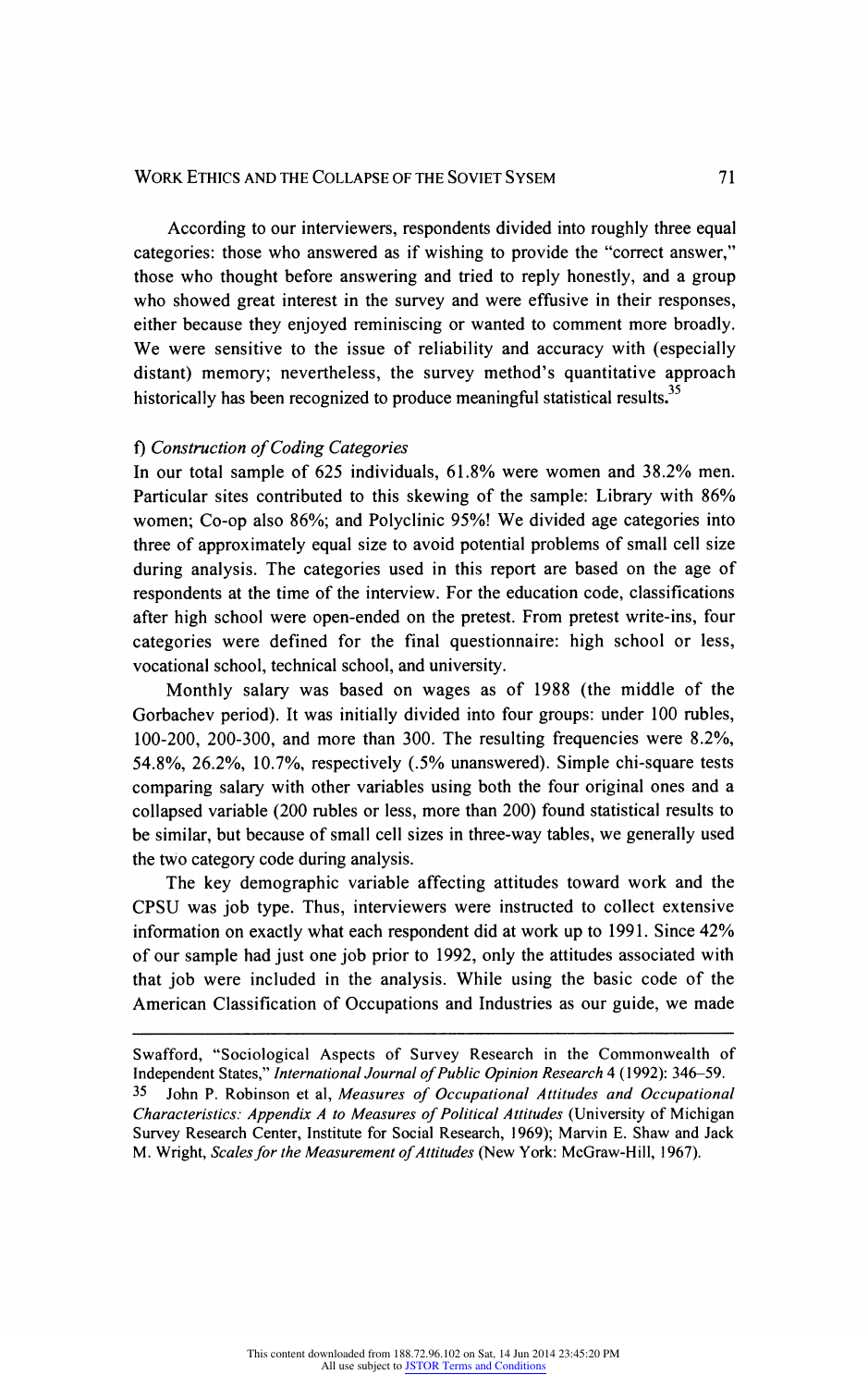adjustments to take into account differences between Western and Russian organizations. For example, in addition to the category "manager," we created another for "supervisors/foremen" to reflect he bureaucratized nature of several of our sites. When small cell size was a concern in the analysis, we combined service and clerical workers, since their education, age and salary were similar; and there were very few respondents in the service category. Otherwise, a nine category job code was used [see Table 6a].

We attempted to use a Russian or Soviet coding system for occupation, but only found one based on industry. The Western model we adopted is clearly biased by education, although it does include in the professional category artists and actors who may have little formal schooling. The basic criterion is work done primarily with the mind, rather than with the hands. All other arguments aside, in order to compare our results with other Western studies, it seemed prudent to use the coding system with the widest international provenance.

Those who operated farm machinery were coded in the semi-skilled category, along with machine operators in factories. The largest category in our sample were professionals. They were especially numerous at the University, Library and Polyclinic, but 62.0% of the sample from the Kirov Factory were engineers and also coded as professionals. When there was any doubt about how to code a particular respondent's job, his/her education was checked. Education by itself did not determine job classification, but was used when the job description was inconclusive. We ended up with nine job categories: professionals; managers; supervisors/foremen; clerical; skilled; semiskilled/ machine operators; service; unskilled; and farm labourers.

A formula for the Soviet work ethic was developed based on positive response to three of our questions: being part of the collective; social utility of the job; and commitment to fulfilling the plan at work. Taken together, 398 (63.7%) of respondents in the sample ascribed to all three parts of this construct of the Soviet work ethic. These particular questions were used because strong sense of the community, belief that one's work should benefit society, and commitment to fulfilling the Gosplan, were all basic to the Soviet work culture. Another construct—"social status"—was developed for comparison with other studies. Our formula for social status was based on job and salary. A respondent was included in the high social status category if he/she had a managerial or professional job and high salary. By this definition, our sample included 85 (16.2%) respondents with high social status.

Our definition of "Party Loyalty" was based on answers to two questions: "Did you share the ideology of the CPSU" under Brezhnev; under Gorbachev? Those who answered "yes" to both questions (n=131) were category "B-G-Yes."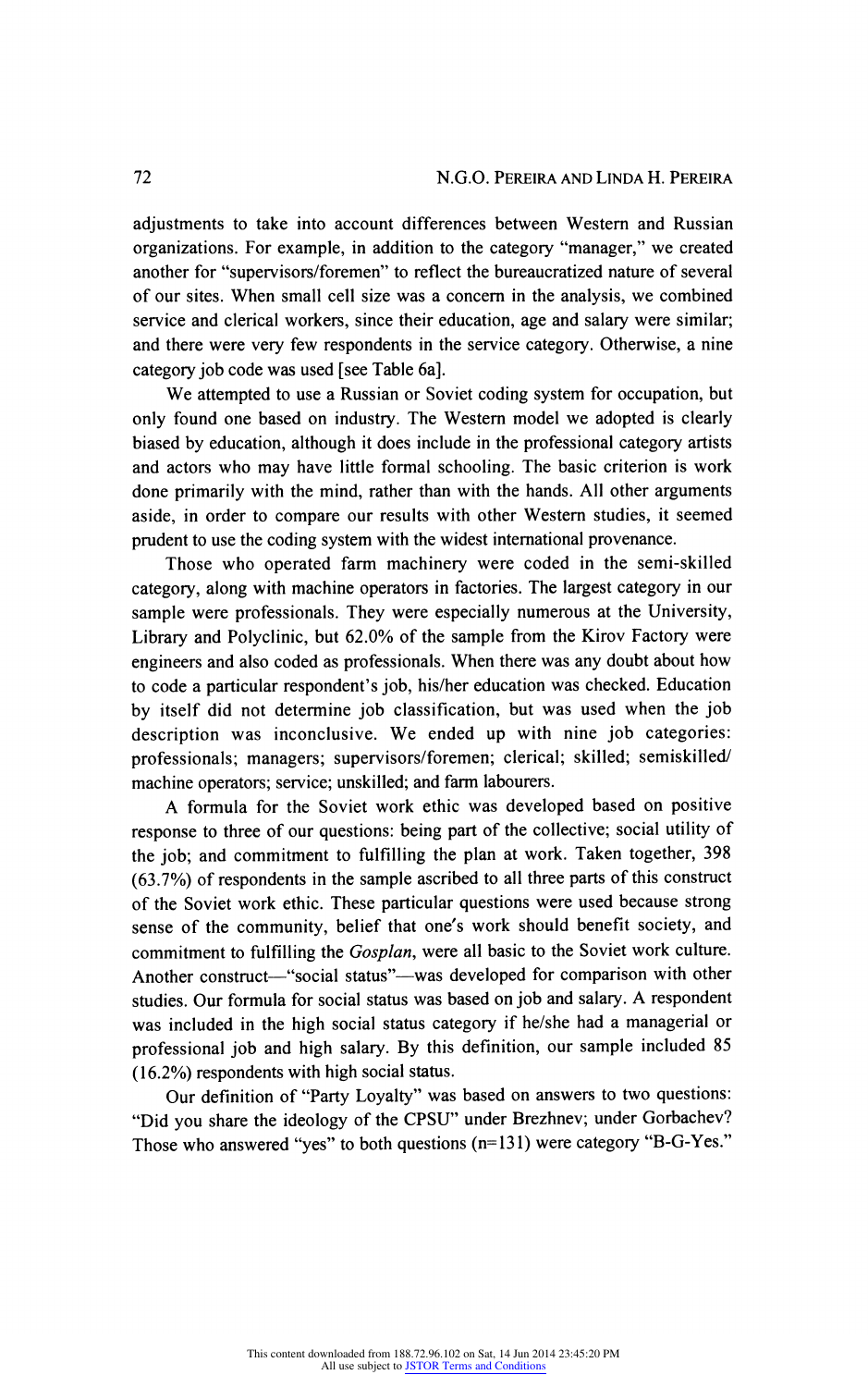Those who answered "no" to both questions (n=265) were category "B-G-No" Those who answered "no" to the Gorbachev period, but did not answer this question for the Brezhnev period (n=74) were category "G-No"; for 64 in this group, their first job only began in 1983 or later (i.e. after Brezhnev's death), while the remaining 10 answered other questions for the Brezhnev period but refused to answer this one. Those who answered "yes" for Brezhnev and "no" for Gorbachev (n=108) were category "B-Yes/G-No." There were also two very small groups: one that answered "no" for Brezhnev and "yes" for Gorbachev (23), and the second who only answered "yes" for Gorbachev (16). These were so small that we eliminated them from the analysis altogether. Moreover, all questions on the Brezhnev years were necessarily restricted to those who actually worked then; thus, our data for Brezhnev was based on a total of 542 respondents rather than the full 625 for Gorbachev.

We used the Statistical Package for the Social Sciences (SPSS) for the data analysis. Since numerous chi square tests were carried out, we only reported relationships between variables as significant when the level of probability was at least .01. Many three-way cross-tabulations and chi-square tests helped control for confounding effects of important descriptive variables. When necessary, regression analysis was used to help understand confounding effects and identify collinear variables.

## **RESULTS**

#### Demography

The main demographic identifiers in our sample were age, sex, education, salary, job type, and work site; and we found them to be highly interrelated. As might be expected, salary increased with age. Of the three age groups (22-41, 42-51, and 52-76), 29.1%, 33.6%, and 47.4%, respectively, had a salary of 200 or more rubles a month ( $p=0.003$ ). Tables 1a/b show the relationships between job and other demographic variables. The statistical associations between both salary and education with job in our data were very strong, but the relationship of salary with education ( $p=.07$ ) was weak. One reason for this anomaly was that women were paid less than men in almost all age and education categories [See Table 2].

We also analyzed the impact of parental education on respondents' career. Of those respondents whose father had been to university (15.7% of the sample), fully 81.1% also had a university education, compared to 40.2% for the total sample (p=.000001). Both father's and mother's higher education (university or technical) was significantly related to the level of respondent's job, respondent describing his/her job as creative, and enjoying high social status [see Table 4a].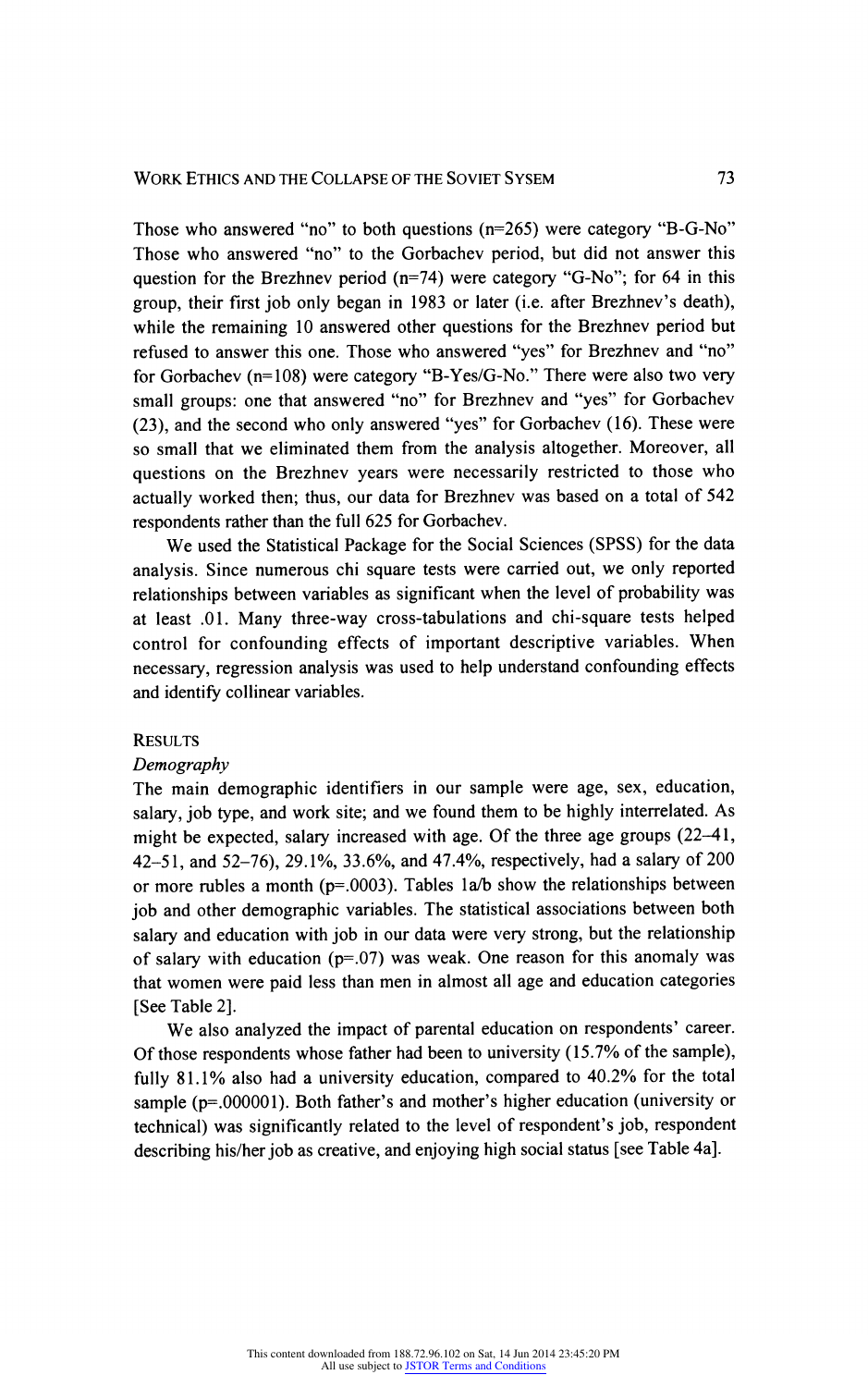## Job Attitudes

Respondents checked all the statements that described what they liked about their jobs from a list of twelve on our questionnaire. They were also asked what they did not like about their jobs from a list of eleven. The frequency each statement was checked is displayed in Tables 3a/b. The average number of positive statements was 7.4, while for negative statements it was 2.6. The selection of so many positives raises doubts, although similar patterns have been reported elsewhere.<sup>36</sup> A possible explanation is that, in general, job satisfaction was greater than has been assumed by critics of the Soviet system.<sup>37</sup> Another might be the patriotic wish to put the past in a positive light (especially since we made known the Western origins of our study), as well as loyalty to the organizational collective and its management. Respondents who were still working at the same place and under the same administration as during the Soviet era may also have feared for their jobs (despite our formal guarantee of anonymity).

The Soviet work ethic [see Table 4b] was statistically related to several positive work attitudes—including "leadership role on the job," "reasonable job demands," "interest in the work itself," "possibility of career advancement," and "acquiring new skills." It was also associated with being helped by the trade union and by the CPSU during both the Brezhnev and Gorbachev years.

Selecting "creative nature of the work" from the questionnaire was significantly related to age, education, and job type and higher salary. Creativity of the job was chosen by 46.3% of the youngest group, 50.2% of the middleaged, and 72.4% of the oldest (p=.0005). Creativity also was indicated by 30.4% of those who completed high school, 40.3% of those with vocational training, 52.7% of those who had technical training, and 72.4% of those with university education (p=.000001). Only 26.2% of farm labourers and 39.0% of semiskilled workers described their jobs as creative, compared to 55.2% of skilled workers, 57.0% of supervisors, 71.9% of managers, and 79.3% of professionals  $(p=00001)$ .<sup>38</sup> Feeling that the job was creative was statistically associated with

<sup>36</sup> Michael Ryan, Contemporary Soviet Society: A Statistical Handbook 6 (Aldershot, England: Edward Elgar Publishing, 1990): 265, concluded that more than two-thirds of his respondents were satisfied with their work.<br>37 At Farm-V two middle-aged male resp

At Farm-V, two middle-aged male respondents (#49 and #46) were outspoken in praising management for creating "a good moral atmosphere," and for "paying enough so that we could live on it."

<sup>38</sup> Professionals especially believed that there ought to be "genuine interest in the work itself" (Library, #408); that there was "a duty... to fulfil [it] conscientiously" (Library,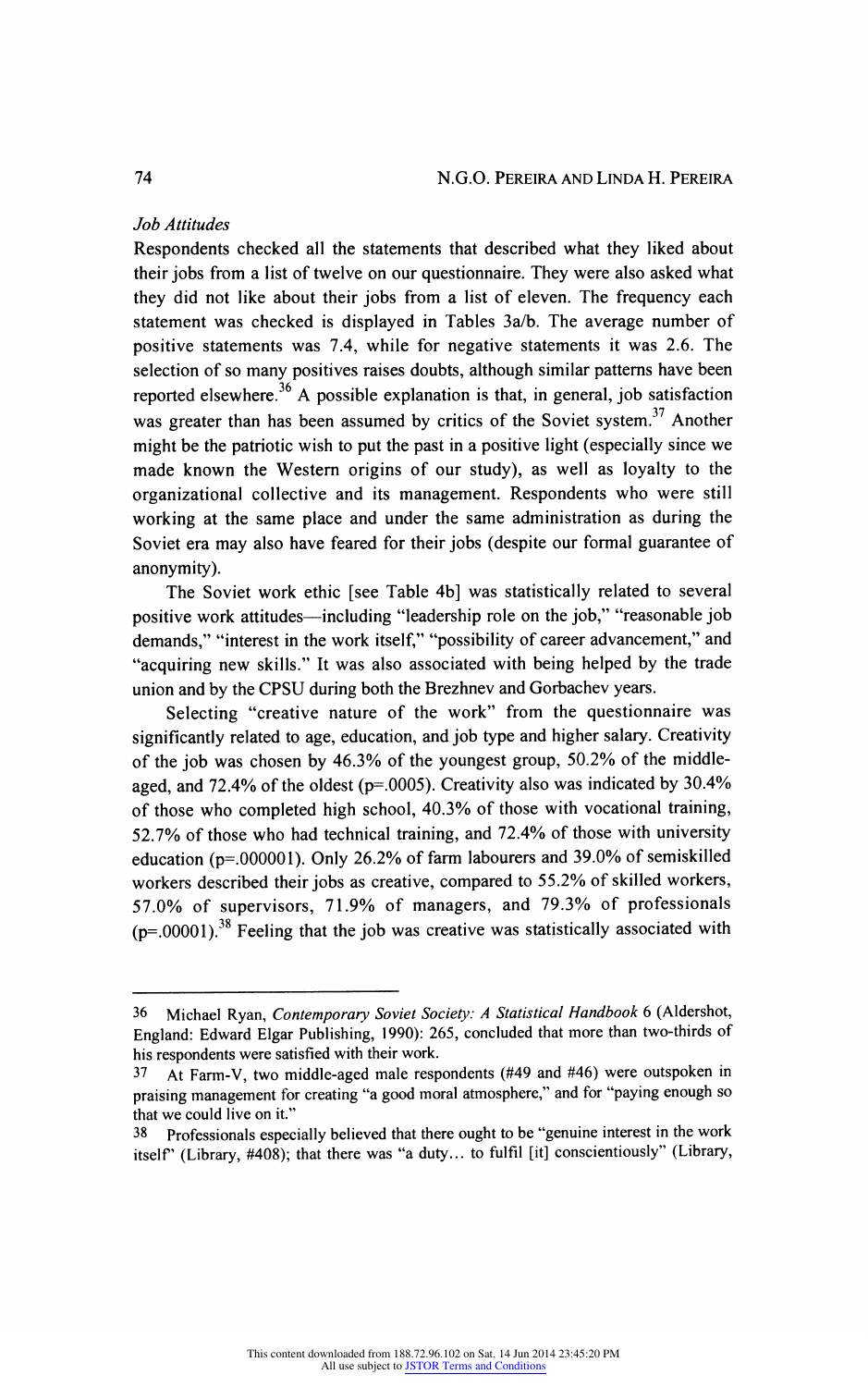other positive work attitudes: leadership role on the job, social utility of the work, interest in the work, possibility for career advancement, and acquiring new skills. Creative nature of the work was also related to high social status and the Soviet work ethic.

Checking the statement "good organization with technical resources" was statistically related to job type: it was selected most often by managers (71.9%) and semi-skilled workers  $(70.3\%)$  (p=.0004). Those with university education were less likely to endorse this statement (46.5%) than those with high school, vocational, and technical education (64.5%, 68.8%, 68.0%, respectively). Professionals were more critical of inadequate resources and other aspects of organization that hindered their work.

The most frequently selected negative job attitude was "too many work hours to meet the plan." It was checked more by men (49.0%) than women  $(37.8%)$  (p=.006), and was related to lower levels of education: high school (53.6%), vocational (51.9%), technical (44.3%), and university (30.9%) ( $p=00003$ ). By job, the complaint was highest among farm labourers (61.5%), skilled (49.3%), and semiskilled (46.6%) ( $p=.0003$ ). The work sites with the highest percentage registering this criticism were Farm-S (62.0%), Valve Factory (56.9%), and Farm-V (56.0%) ( $p=.00001$ ). There was a strong statistical connection between this complaint and the negative statement "work conditions were harsh, unsanitary, or exhausting." Dissatisfaction with working conditions was indicated by a higher proportion of farm labourers (30.8%) and the semiskilled  $(30.7\%)$  (p=.0002). Harsh working conditions were strongly associated with low level of education and the two farms in our sample.

Respondents had the opportunity to describe their salary as "good pay" or "poor pay." A comparison with their actual salary shows that "good pay" was checked by 47.7% of those with low salary and 69.6% of those with high salary, while "poor pay" was selected by 46.2% of those with a low salary and 22.6% of those with a high salary.<sup>39</sup> This variation may be explained by the subjective nature of what people believed to be appropriate pay for their age, education, and work experience. In our survey, "good pay" was most strongly related to work site: Cable Factory (85.0%), Farm-V (70.0%), Co-op (65.0%), and Rope

<sup>#418);</sup> and that "its social benefit and the knowledge that it is objectively useful" should be sufficient motivation (Library, #484).<br>39 At the top were construction work

At the top were construction workers who in 1988 were making 282 rubles per month. People in public education, art and culture made between 130 rubles and 170 rubles, whereas scientists at 240 rubles made almost as much as transportation workers (260 rubles). Allan P. Pollard, ed., USSR Facts & Figures Annual 15 (Gulf Breeze, FL: Academic International Press, 1991): 103.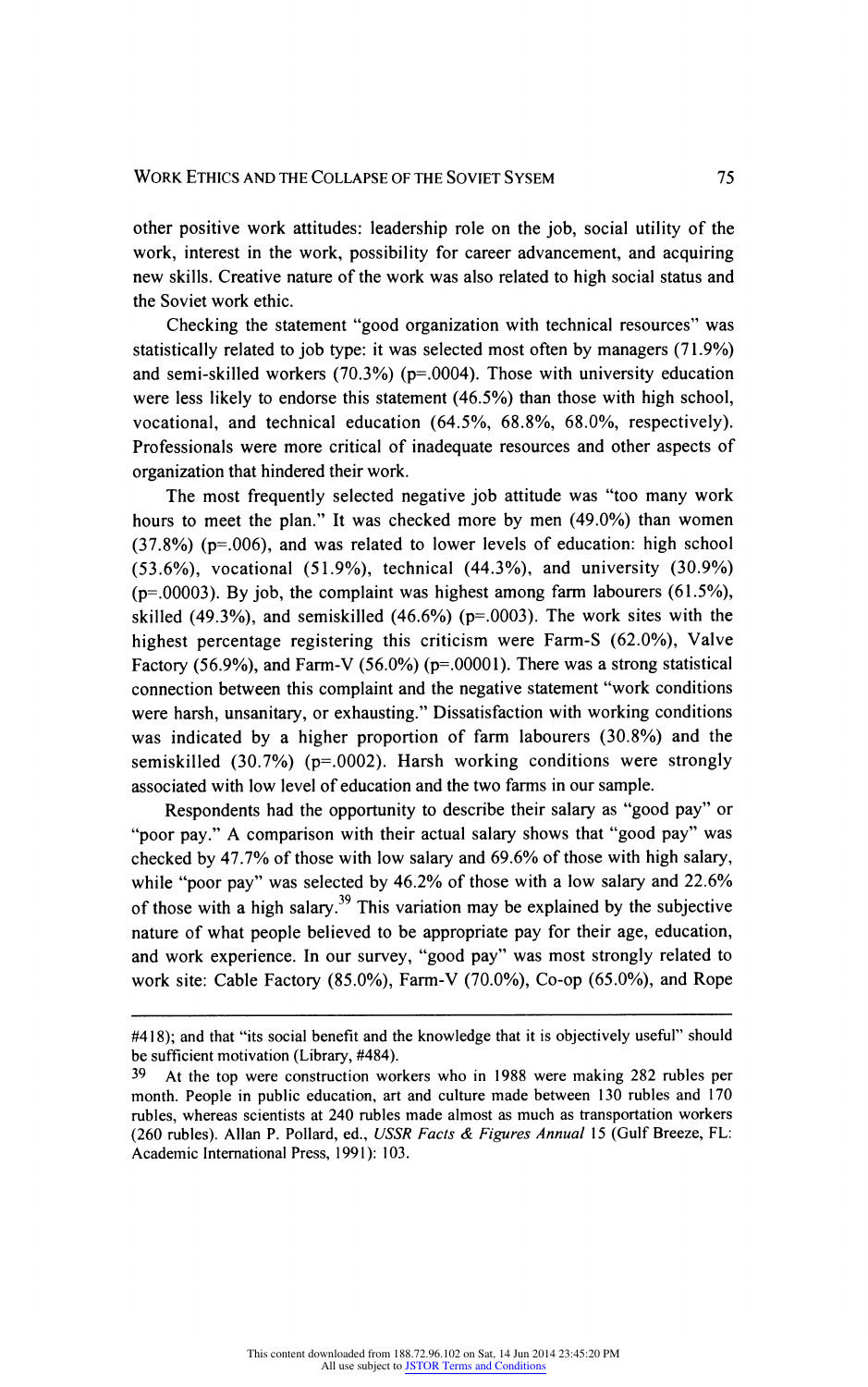Factory (62.0%). In addition, it was checked more often by men and by those with high school and vocational training. A higher proportion of farm labourers, semiskilled workers, and managers expressed satisfaction with their pay.

"Poor pay" was marked more often by those with technical and university education, and with professional jobs. The sites where dissatisfaction with pay was greatest were Polyclinic (70.0%), University (44.0%), Farm-S (44.0%), and Library  $(43.0\%)$  (p=.002)—all with disproportionately large numbers of women.

#### Comparison of Brezhnev and Gorbachev Periods

Section Two of the questionnaire compared the Brezhnev and Gorbachev periods. Respondents were asked several potentially sensitive questions about their work performance, such as whether they took materials home from the work site. There was very little difference comparing the frequencies of positive responses during the Gorbachev and the Brezhnev periods for questions 1-8 [see Table 5]. Therefore for these questions, only the answers for the Gorbachev period were analyzed. However, attitudes toward the trade union and the CPSU showed significant deterioration from the earlier period to the latter.

For the Gorbachev years, 19.3% admitted to working "less than conscientiously" (slacking).40 This admission was more common among the young (26.5%) and middle-aged (22.2%) than the old (9.9%) (p=.00006). Admitting to slacking was more common among respondents whose father or mother had a university education (32.6%, 42.2%). There was also a statistical difference among work sites, with the highest proportions at Polyclinic (40.0%), and at the Lenin Library (29.3%) ( $p=.007$ ). Those who saw their job as creative  $(p=.006)$  and those who ascribed to the Soviet work ethic  $(p=.00001)$  were less likely to acknowledge slacking behaviour. Respondents who believed that management was unfair or not committed to the Plan were more likely to admit that they themselves worked less than conscientiously. Slacking was associated with reporting late for work and leaving early (p=.00001), pilfering (p=.00001) moonlighting (p=.0007), and alcohol consumption during working hours  $(p=.00003)$ .

Those who said "they worked less than conscientiously" were asked to give reasons for their behaviour. Three reasons were offered as options in the questionnaire, but some respondents added their own. "Rejection of the system" was selected by 5.0% of the total sample. More men than women were in this

<sup>40</sup> Remarkably similar to Soviet era claims that 75% of collective farmers worked conscientiously; see P.I. Simusha, Sel'skii trudovoi kollektiv. Voprosy vospitaniia (Moscow, 1984) 68.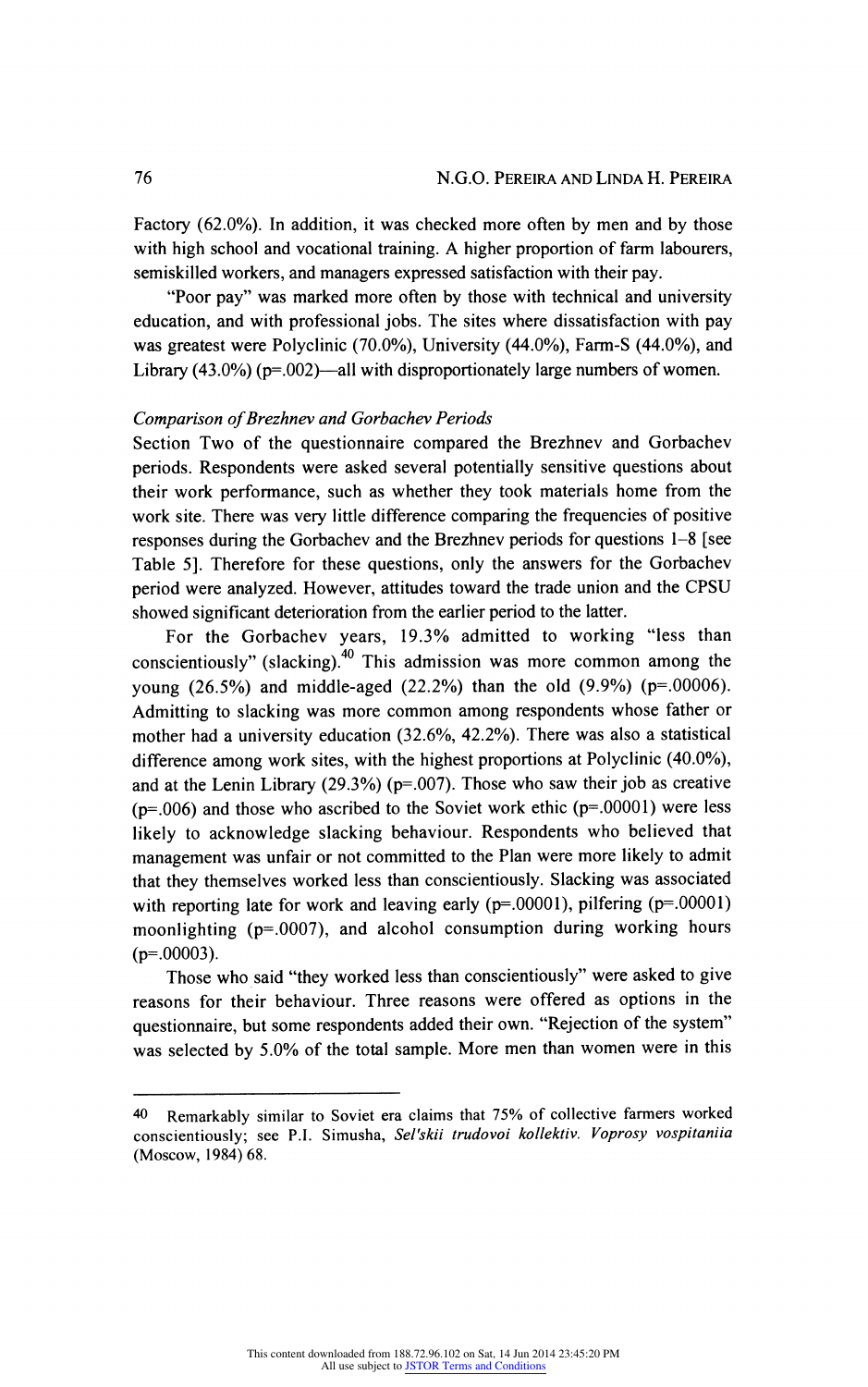group  $(p=.002)$ . Several negative attitudes from the first section of the questionnaire were statistically related to this choice: "Management unfair" ( $p=.004$ ), "strict rules" ( $p=.007$ ) and "obstacles to initiative" ( $p=.01$ ).

Respondents were then asked whether co-workers did their jobs less than conscientiously. This question was included on the chance that respondents might be more inclined to answer honestly about co-workers than about themselves. More than half of the sample  $(n=355, 57.0%)$  answered affirmatively. A positive response to this question was given more often by men  $(p=.0002)$  and those who worked at the two farms  $(64.0\%, 74.0\%)$  and the Polyclinic (85.0%) (p=.00001).

In explaining their co-workers' behaviour, respondents chose "too many hours to meet the plan" (47.0%, p=.004); "management unfair" (25.1%,  $p=.00001$ ); and "harsh working conditions" (24.8%,  $p=.0001$ ). There was a strong association between describing co-workers as working poorly and positive response to the question: "Were you upset when it did not matter how well you performed on the job?  $(p=.009)$ .<sup>41</sup> The view that co-workers did poorly was associated with other work behaviours: "playing hooky" (p=.006), drinking on the job ( $p=.00001$ ); "moonlighting" ( $p=.00001$ ); and pilfering ( $p=.00001$ ).

If respondents said co-workers worked poorly, reasons for this behaviour were explored further. "Rejection of the system by co-workers" was chosen by 13.1% of the total sample and by 21% of men compared to 8.0% of women (p=.00001). Rejection was mentioned by 22.1% of those with vocational training, 16.7% of those with high school, 13.2% technical and 8.2% university education (p=.OO7). High school education of mother and father, lack of creativity of job, working at the two farms, and farm labour in general were all associated with "rejection of the system."

Another reason given for co-workers' slacking was alcoholism (7.7% of the sample). This reason was mentioned by a higher proportion (19.4%) of skilled labourers compared to others  $(p=.006)$ , by those with technical education (p=.01), and those who complained that there were too many work hours required to satisfy the plan (p=.007).

An additional reason given for co-workers working less than conscientiously was poor pay (7.4% of the sample). This was mentioned by 14% of professionals, a statistically higher proportion than for any other job group  $(p=0.002)$ , by those with a university education  $(p=0.003)$ , by those who worked at

<sup>41</sup> This is consistent with a Soviet survey done in 1986-88: I.F. Beliaeva, "Material'noe stimulirovanie v novom khoziastvennom mekhanizme," Sotsiologicheskoe issledovanie 3 (1989): 6.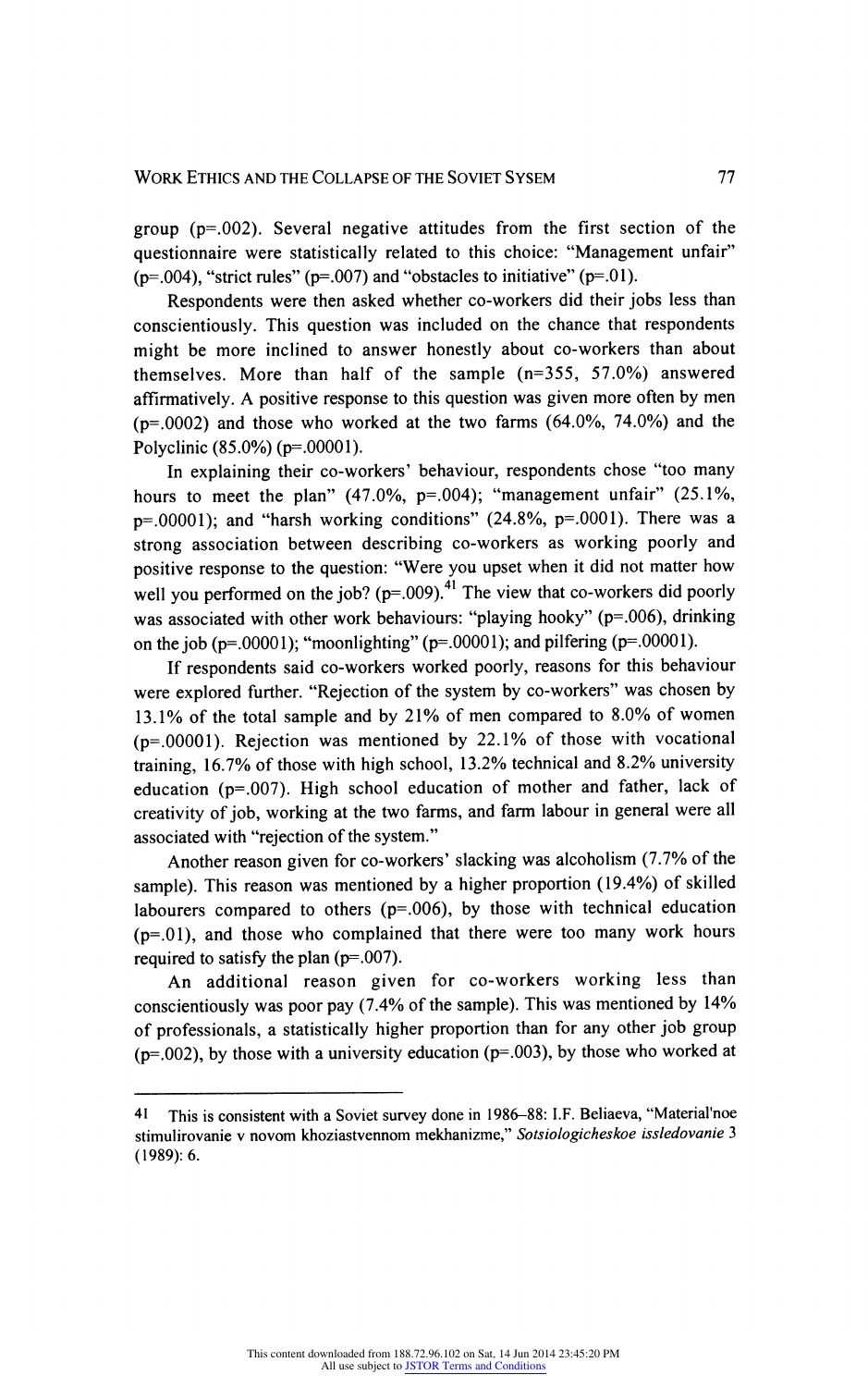the Library and the University ( $p=.00001$ ), and by those who complained that management was unfair ( $p=.001$ ) and that there was ideological control from above  $(p=.01)$ .

"Consumption of alcohol during work hours" was observed by 50.5% of our sample. Men were much more likely to respond affirmatively to this question, as were respondents in certain jobs: clerical workers (68.2%), service workers  $(63.3\%)$ , and managers  $(59.4\%)$  (p=.0005). Sites with high proportions of respondents acknowledging drinking on the job were the Valve Factory (66.2%), the University (65.3%), the Kirov Factory (58.0%) and the Rope Factory (58.0%) ( $p=.001$ ). Indicating that alcohol was consumed during work hours at the work site was strongly associated with job-related misbehaviours by the respondent: playing hooky  $(43.6\%, p=.00001)$ , pilfering  $(23.8\%, p=.00001)$ , and moonlighting (49.4%, p=.00001) . Drinking on the job was also associated with the complaint that work performance was not appreciated  $(64.4\%, p=.008)$ and the negative work attitude "ideological control from above" ( $p=.0001$ ).<sup>42</sup>

Moonlighting was acknowledged by 38.5% of the whole sample: 54.0% of the men, and  $28.9\%$  of the women ( $p=.00001$ ). It was a practice more often admitted by those with skilled  $(56.7\%)$  and semi-skilled  $(44.4\%)$  jobs  $(p=.0002)$ . Curiously, moonlighting was more common among those with a high salary  $(47.0\%)$  than among those with a low salary  $(33.3\%)$  (p=.0007). The sites where the greatest proportion of respondents engaged in moonlighting were Farm-V in St. Petersburg (53.1%), the University (46.9%) and the Kirov Factory (44.0%) (p=.0007). Moonlighting was strongly related to other negative work behaviours: playing hooky, pilfering, and slacking. In addition, this activity (na levo) was associated with the negative work attitudes "too many work hours to satisfy the plan" and "ideological control from above."

Belief in the ideology of the CPSU was strongly related to whether or not a respondent was helped by the party at work. Of those who shared the ideology of the CPSU under Gorbachev, 56.8% said that they received aid, compared to only 7.2% of those who were not Party supporters. Overall, 128 (20.7%) were helped by the Party during the Gorbachev period. Of those who had a salary over 300 rubles a month, it was 33.3%. Only 9% of the young believed that they benefited from Party assistance, but that increased to 23.9% for the middle-aged and 27.9% for the oldest group  $(p=0.0001)$ . A comparison of jobs showed that

<sup>42</sup> Vladimir Shlapentokh, Love, Marriage, and Friendship in the Soviet Union (New York: Praeger, 1984) 226, makes the explicit argument that "drinking is an act with strong political overtones, for it involves the release of frustration generated by the strictures of Soviet life."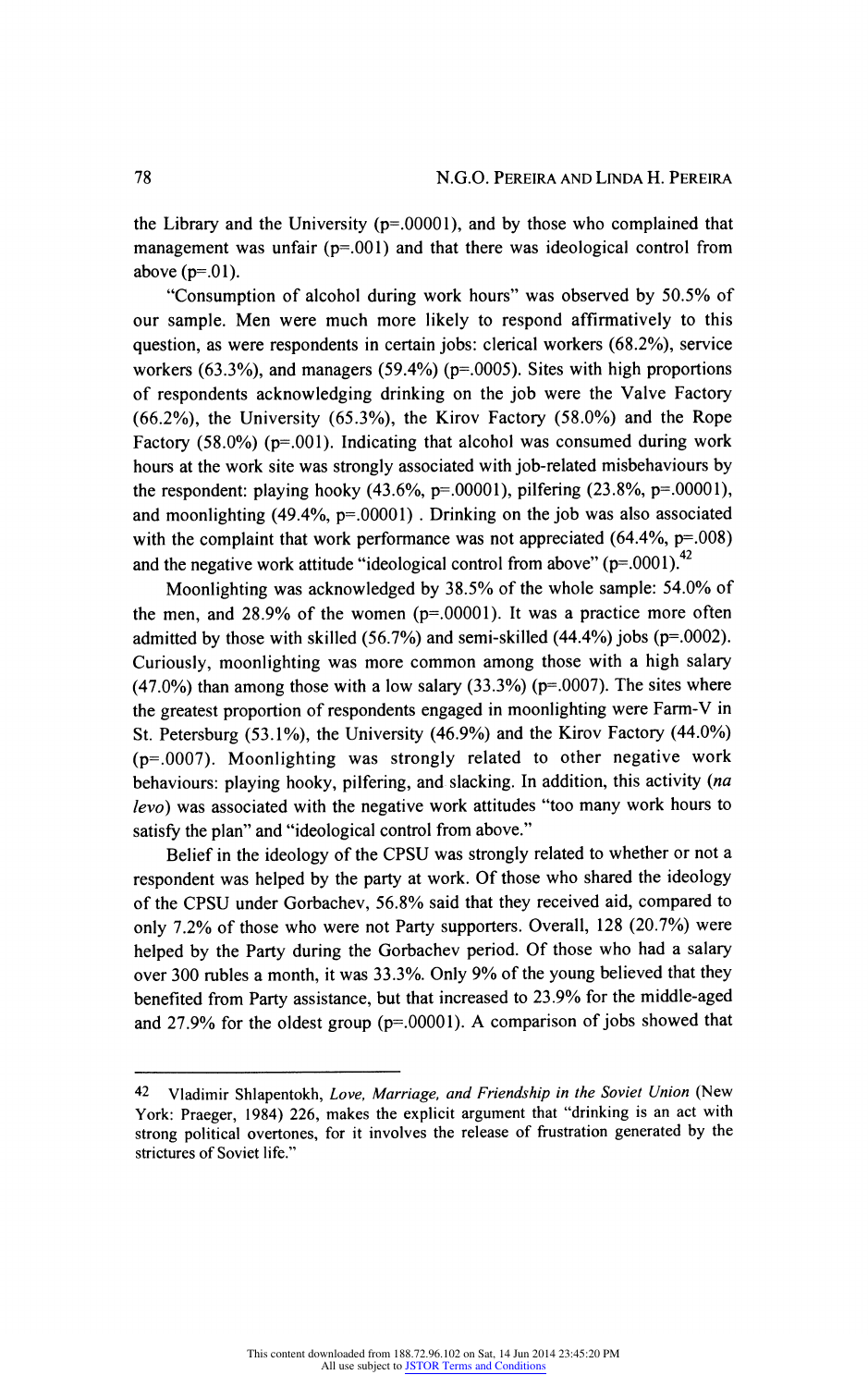59.4% of managers, 30.2% of supervisors made the claim, in contrast to a mere 13.7% of professionals and 13.8% of farm labourers (p=.00001). Finally, of those who believed they were helped by the Party, 68.8% found their jobs creative, wheras among those who did not receive such assistance, only 50.1% felt that way (p=.0001). Good or poor pay, on the other hand, was not related to thinking that the Party helped on the job.

The key question for this study was "Did you share the ideology of the CPSU?"-asked for both the Brezhnev and Gorbachev periods. For both, sharing the ideology of the CPSU or Party loyalty was associated with the oldest age group, higher education, job type (a high proportion of managers, a low percent among semi-skilled and farm labourers, the remaining jobs in the middle), and belief that living conditions would improve. In order to understand the drop in loyalty to the Party from 45.5% to 27.6%, we calculated a new variable that differentiated support for the Party's ideology throughout the Brezhnev and Gorbachev years into four discrete categories, as noted above.

These four groups were compared using demographic variables, work attitudes and work behaviours, and Party related attitudes (partiinost'). [See Tables 6/a-b]. For ease of discussion we refer to these groups as "loyalists" (B-G-Yes), "oppositionists" (B-G-No), "young nihilists" (G-No), and "disillusioned" (B-Yes/G-No). The "loyalists" included the highest percentage of respondents in the oldest age category. They were the group with the most university and technical education, and benefited from the trade union and the CPSU. Therefore, it is not surprising that they supported the Party during both the Brezhnev and the Gorbachev years.

The "oppositionists" included almost half of the sample, had the greatest percentage of high school educated, and a relatively high proportion of farm and factory labourers. They were the least interested in their work and complained most about overtime hours, but after the "loyalists" group, they were most likely to mention "good pay."

The "young nihilists" had the lowest status and proportion of respondents who subscribed to the work ethic. This group had the largest percent with low salary and vocational training, and held jobs that were clerical, skilled, semiskilled or farm labour. They were more likely to "play hooky," pilfer, and work less than conscientiously.

The "disillusioned" included the largest percentage of women (mainly middle-aged), a high proportion with technical and university education, many professionals, supervisors and skilled workers. They ascribed to the Soviet work ethic and they regarded their job as creative. Their profile was similar to "loyalists" except that their pay was lower, they admitted to slacking and, most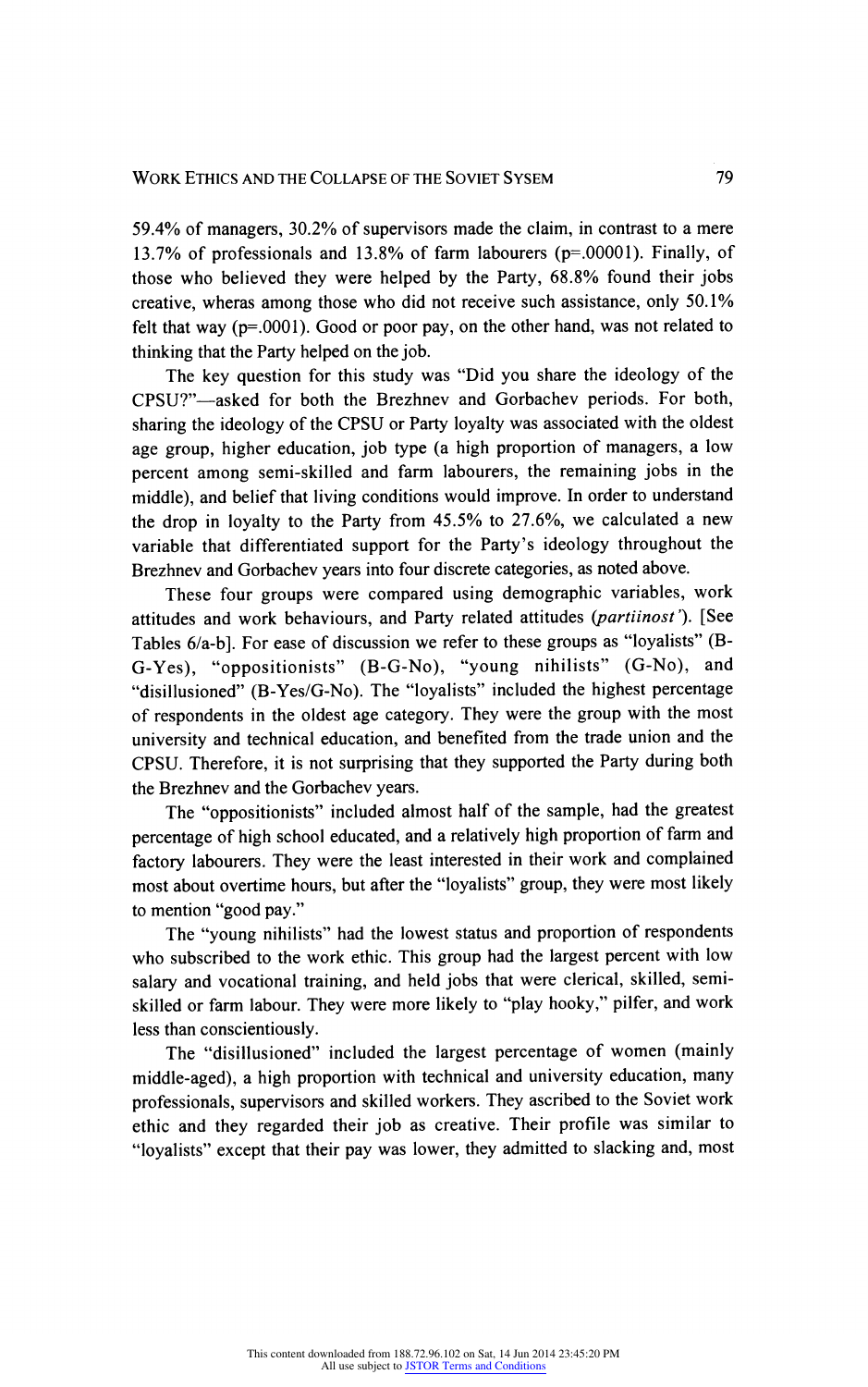important, they were not helped by the Party under Gorbachev by contrast to their experience with Brezhnev.

The final question in Section Two of the questionnaire asks respondents to indicate whether work conditions were better under Brezhnev or Gorbachev. Only 37.6% chose the latter. However, there were differences by age, education, job, and work site. Those who favoured the Gorbachev period included 49.6% of the young, 54.0% of the university educated, 52.0% of the professionals; as well as 70.6% at the Polyclinic, 53.6% at the Library, 51.3% at the University, and 51.1% at the Kirov Factory.

Overall, "loyalists" and "disillusioned" both preferred their work environment under Brezhnev, while the other two groups regarded the Gorbachev period much more favourably. The likely explanation is that the former valued the stability and security of the old Soviet system, while "oppositionists" and especially "young nihilists" were at least partly influenced by other considerations, such as greater freedom of opportunity.

## Discussion and Conclusions

While the political failure of the CPSU by 1991 was beyond dispute, the historical success of the Party's inculcation of a Soviet work ethic remains moot. As already noted, Marx promised that under socialism all segments of society would experience work as a creative experience. Our study found this to be true for about half the sample population, especially professionals, managers, and supervisors.

Paradoxically, for ordinary workers (at both factories and farms), the picture was far more negative, and has been so at least since the harsh anti-egalitarian, social and economic measures taken by Stalin. The chief beneficiaries of the Soviet system were not the broad mass of the proletariat in whose name the October Revolution had been made but an upwardly mobile elite with the Nomenklatura at its apex. Moreover, while their social privileges could not directly be passed on to the next generation, their children had greater access to education and all accruing benefits.<sup>43</sup> Our study confirmed the association between respondents' career development and their parent's higher level of education.

Among the proletariat broadly speaking the socialist work ethic probably never fully "took"-if we may judge by the endless (and apparently fruitless) campaigns to raise worker productivity and discipline dating back at least to the Stakhanovite movement of the mid 1930s, and repeated in milder forms by

<sup>43</sup> David Lane, Soviet Society Under Perestroika (London: Routledge, 1992) 159-60.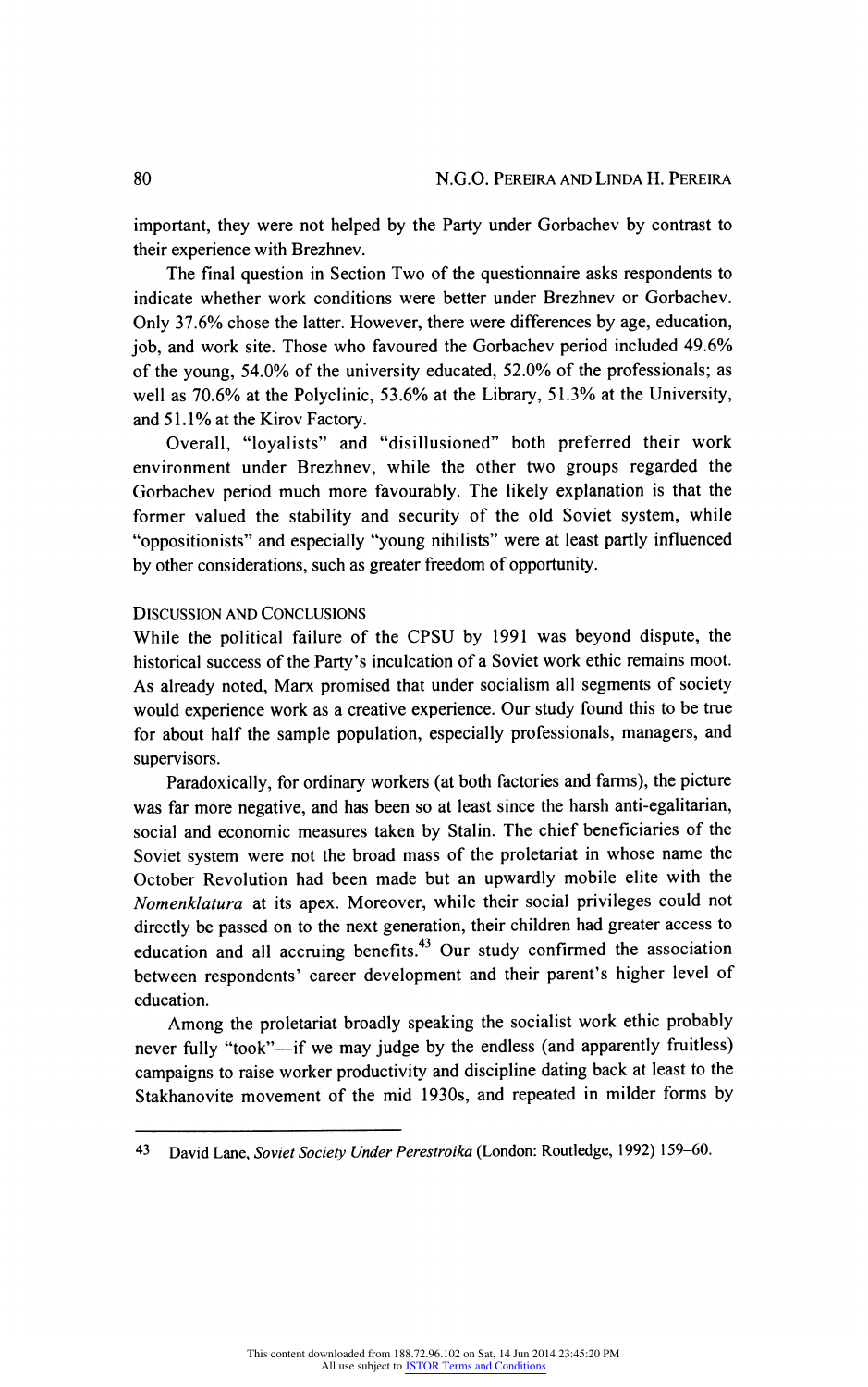every Soviet government thereafter. N.S. Khrushchev reversed several of Stalin's most draconian work-place regulations (such as imprisonment for absenteeism or even tardiness), $44$  and also did much to ease the lot of the beleaguered collective farmers.<sup>45</sup> But it was only during the Brezhnev years that it became possible to discuss the issue of productivity and bad work habits in public, and even then far more often in the form of anecdotes than serious analysis.

It comes as no surprise that during the Brezhnev period the Soviet work ethic deteriorated—whether because it was possible to get away with working less than conscientiously or because there was little incentive to do good work, or a combination of these and other external economic factors. Even orthodox Soviet research on Russian work attitudes at that time (when sociological study was first permitted in the USSR) recognized significant differences in mentality between the early 1960s and the late 1970s, principally with regard to an increased appetite for personal material goods, at the expense of the prime injunction to "build socialism."<sup>46</sup> Recent research confirmed that older people still valued the traditional Soviet work ethic, while increasingly the young wanted jobs with "good working conditions,"<sup>47</sup> and were disposed to view work as mere means to an end-getting the most out of an unwieldy and bureaucratized economy for themselves and for their families.<sup>48</sup> In our study as well this was the pattern.

A post-Soviet Russian researcher suggested that the importance of creativity may have been exaggerated by his famous predecessors V.A. Iadov and A.G.

<sup>44</sup> Sarah Davies, Popular Opinion in Stalin's Russia (Cambridge: Cambridge University Press, 1997) 245.<br>45 V L Lebedev "Dvizh"

<sup>45</sup> V.l. Lebedev, "Dvizhenie za kommunistiskoe otnoshenie k trudu v sel'skom khoziastve," *Istoricheskie zapiski* 112 (1985):255–72.<br>46  $\Delta G$  Zdravomyslov and VA Jadov Chelov

A.G. Zdravomyslov and V.A. Iadov, Chelovek i ego rabota. Sotsiologicheskoe issledovanie (Moscow: Nauka, 1967). For the change in attitudes, see V.A. Iadov, "Otnoshenie k trudu: kontseptual'naia model' i realnye tendentsii," Sotsiologicheskie issledovaniia 3( 1983): 50-62.

<sup>47</sup> A.V. Novokreshchenova, "Deformatsii soznaniia sel'skogo naseleniia i puti ikh preodeleniia" (Moscow: Kandidat dissertation, 1990).<br>48 V.G. Britvin, S.V. Kolobanov, and E.G. Mes

V.G. Britvin, S.V. Kolobanov, and E.G. Meshkova, Obshchestvennoe mnenie v usloviiakh perestroiki: problemy formirovaniia i fuktsionirovaniia (Moscow: Institut sotsiologii AN SSSR, 1990). Also Ronald Inglehart, et al, Human Values and Belief: A Cross-Cultural Sourcebook (Ann Arbor: University of Michigan Press, 1998) 5, concludes that "gradual erosion of emphasis on work during the Soviet era... [was] reflected in intergenerational differences, with the oldest generation still emphasizing work most and the youngest generation emphasizing it least of all. ..."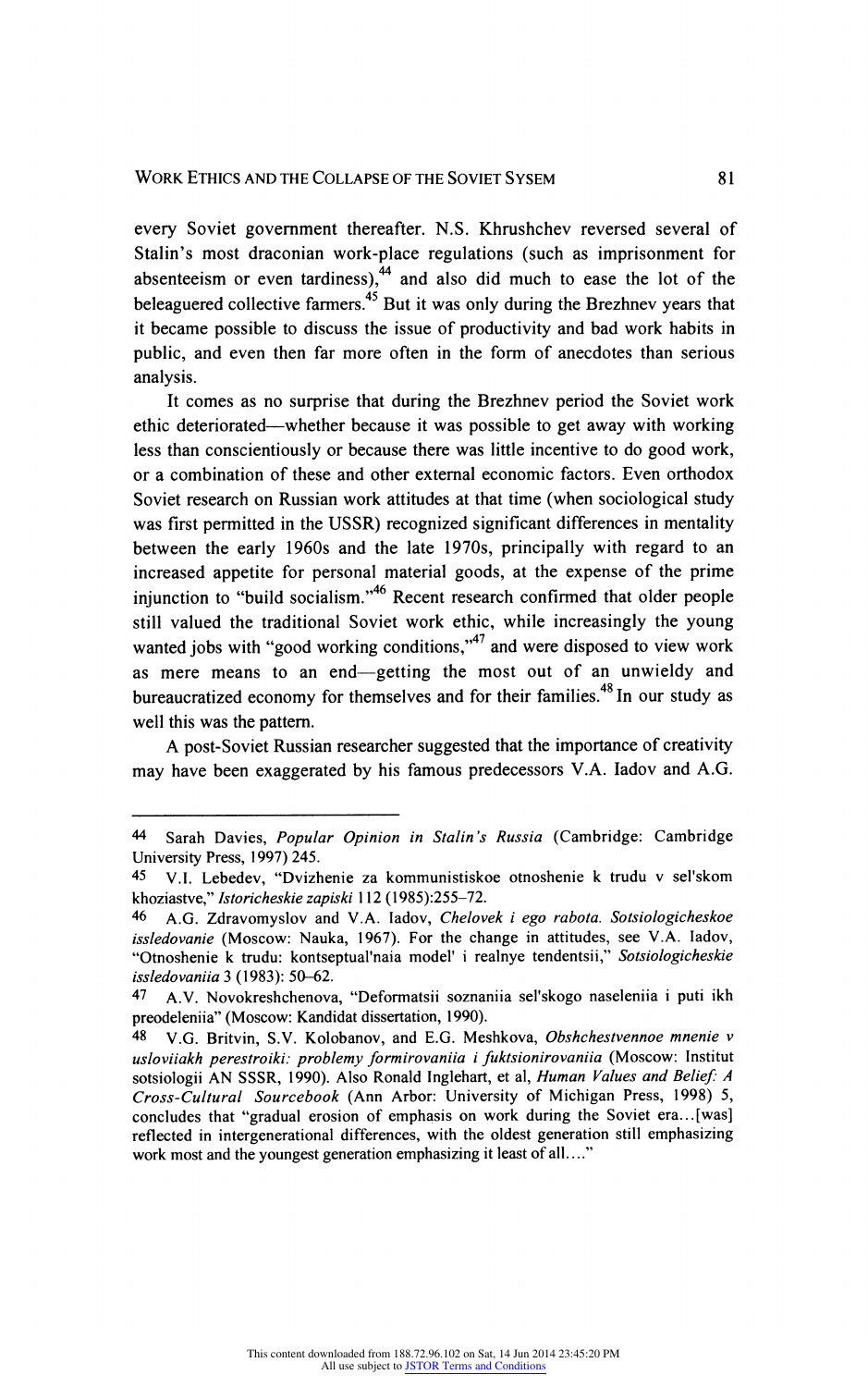Zdravomyslov; he concluded that what really mattered at all times was level of pay.<sup>49</sup> But on this critical point, our findings are surprisingly close to Iadov's and Zdravomyslov's, at least for older and middle aged respondents.

What to do about the Soviet work patterns, especially as directly related to economic productivity, was clearly a major dilemma facing Gorbachev when he came to power in 1985. Perestroika was his clumsy, ill-conceived attempt to reform the Soviet work ethic and performance—that is to make it more market and reward-oriented, efficient, productive, in a word more "capitalist." This process and its impact on the daily life of workers, as became more and more apparent, clearly contributed to the dramatic decline in Gorbachev's popularity: during the course of 1990 alone from over 50% to 17% (according to VTsIOM - All-Union Center for the Study of Social Opinion in Moscow), while the pro-worker populist rhetoric of Boris Yeltsin elicited 70% support at midyear. When asked who was primarily responsible for the difficulties inwhich the country found itself, 45% pointed to the present government, only 11% blamed earlier administrations, while 24% attributed them to the "very nature of socialism."<sup>50</sup>

Whereas Soviet surveys may be seen as methodologically unreliable and politically slanted, those conducted in the West on Soviet emigrants may also be criticized—for their unrepresentative sampling.<sup>51</sup> The original Harvard Study (HS) under Alex Inkeles was done shortly after World War II using Russian and Ukrainian refugees at displaced persons' camps in Western Europe.<sup>52</sup> A second major study-the University of Illinois Soviet Interview Project (SIP)involved 2,667 voting age respondents of educated, urban, and predominantly (90%) Jewish origin, who were approached in their homes in the U.S. The interviews took place over the course of several months during 1983, and respondents were asked to comment on their recollections of the latter Brezhnev

<sup>49</sup> V.S. Magun, "Trudovye tsennosti rossiiskogo naseleniia," Voprosy ekonomiki 1 (1996): 49-50.

VTsIOM, Obshchestvennoe mnenie v tsifrakh 8.1 (1991): 9. Before the end of 1990 socialism was the choice of less than half of party members, although few were "in favour of a full-scale restoration of capitalism." Stephen White, "Communists and their Party in the Late Soviet Period," Slavic and East European Review 72.4 (1994): 651.<br>51 Flena L Bashkirova and Vicki L. Hesli. "Polling and Perestroika." in Miller, J

Elena I. Bashkirova and Vicki L. Hesli, "Polling and Perestroika," in Miller, Public Opinion and Regime Changes 24; also Richard Dobson and Steven Grant, "Public Opinion and the Transformation of the Soviet Union," International Journal of Public Opinion Research 4 (1992): 302-04.

<sup>52</sup> Alex Inkeles and Raymond A. Bauer, The Soviet Citizen: Daily Life in a Totalitarian Society (New York: Atheneum 1968) 236.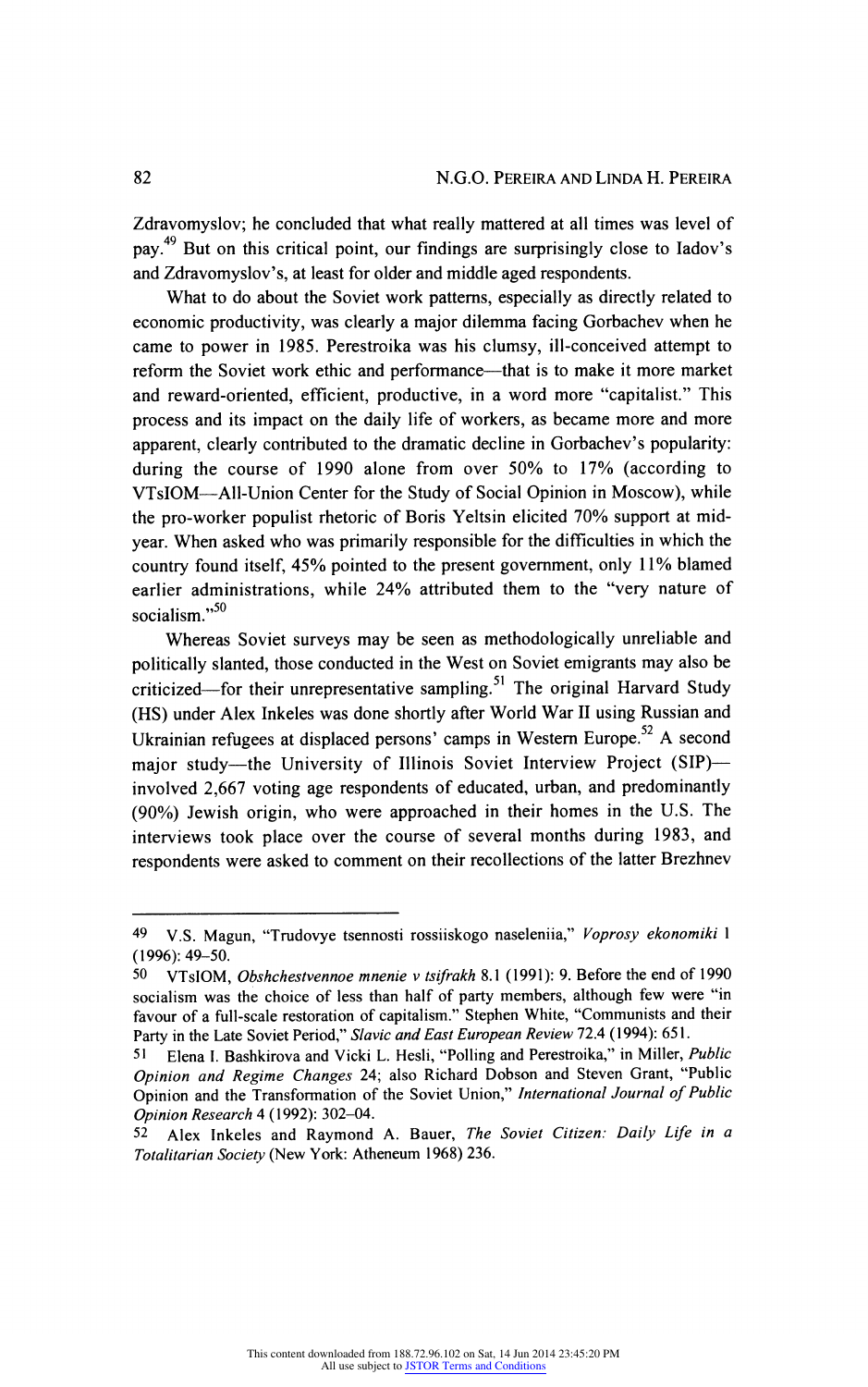years.<sup>53</sup> Since then, and especially after 1988 (despite serious continuing obstacles), numerous investigations and surveys have been conducted in Russia by research teams made up of locals, foreigners, and combinations of both.<sup>54</sup> There is now available much new data, but still little consensus about the nature and meaning of changing attitudes.<sup>55</sup>

According to HS, the critical variable in determining people's feelings about the Soviet regime was their social status-that is, individuals in managerial and professional positions were most satisfied and those at the bottom of the job hierarchy (especially farm workers) were most alienated. Remarkably, nearly three generations and a regime-change later, our survey comes to similar conclusions, with the caveat that our professionals were more critical of their work conditions, specifically the lack of resources to do their jobs properly.

HS also found that it was the young who were generally most pro-system.<sup>56</sup> In contrast, our data strongly indicated that it was the older generation who supported the CPSU, probably because they saw it as their best guarantor of welfare and social security.<sup>57</sup> The young in our study generally were much less pro-system.

SIP findings, on the other hand, were similar to ours regarding the impact of age. The divide for SIP was exactly the opposite of HS in that older respondents were most supportive of the regime (and its role in running the economy), while the younger tended to be impatient with the slow pace of material progress in the USSR.<sup>58</sup> But the most striking association was between education and a critical

<sup>53</sup> Paul R. Gregory and Janet Kohlhase, "The Earnings of Soviet Workers: Human Capital, Loyalty, and Privilege," Soviet Interview Project [hereafter SIP] (Urbana-Champaign: University of Illinois, 1986), Working Paper 13, 5-6.

Murray Yanowitch, "Work in the Soviet Union: Attitudes and Issues," International Journal of Politics 14.3–4 (1984–85): 3–196.<br>55 Ada W Finifter and Ellen Mickiewicz

<sup>55</sup> Ada W. Finifter and Ellen Mickiewicz, "Redefining The Political System Of The USSR: Mass Support For Political Change," American Political Science Review 86.4 (1992): 857-74.

<sup>56</sup> Alex Inkeles, Public Opinion in Soviet Russia (Cambridge: Harvard University Press, 1967) 337.<br>57 Farm-V. #3:

Farm-V, #3: "We did not have to worry about tomorrow under Brezhnev; we all had enough to eat."<br>58 Donna L.

<sup>58</sup> Donna L. Bahry, "Politics, Generations and Change in the USSR," SIP Working Paper 20, 37. (To be sure, the young in HS would have become the old generation by the time of SIP).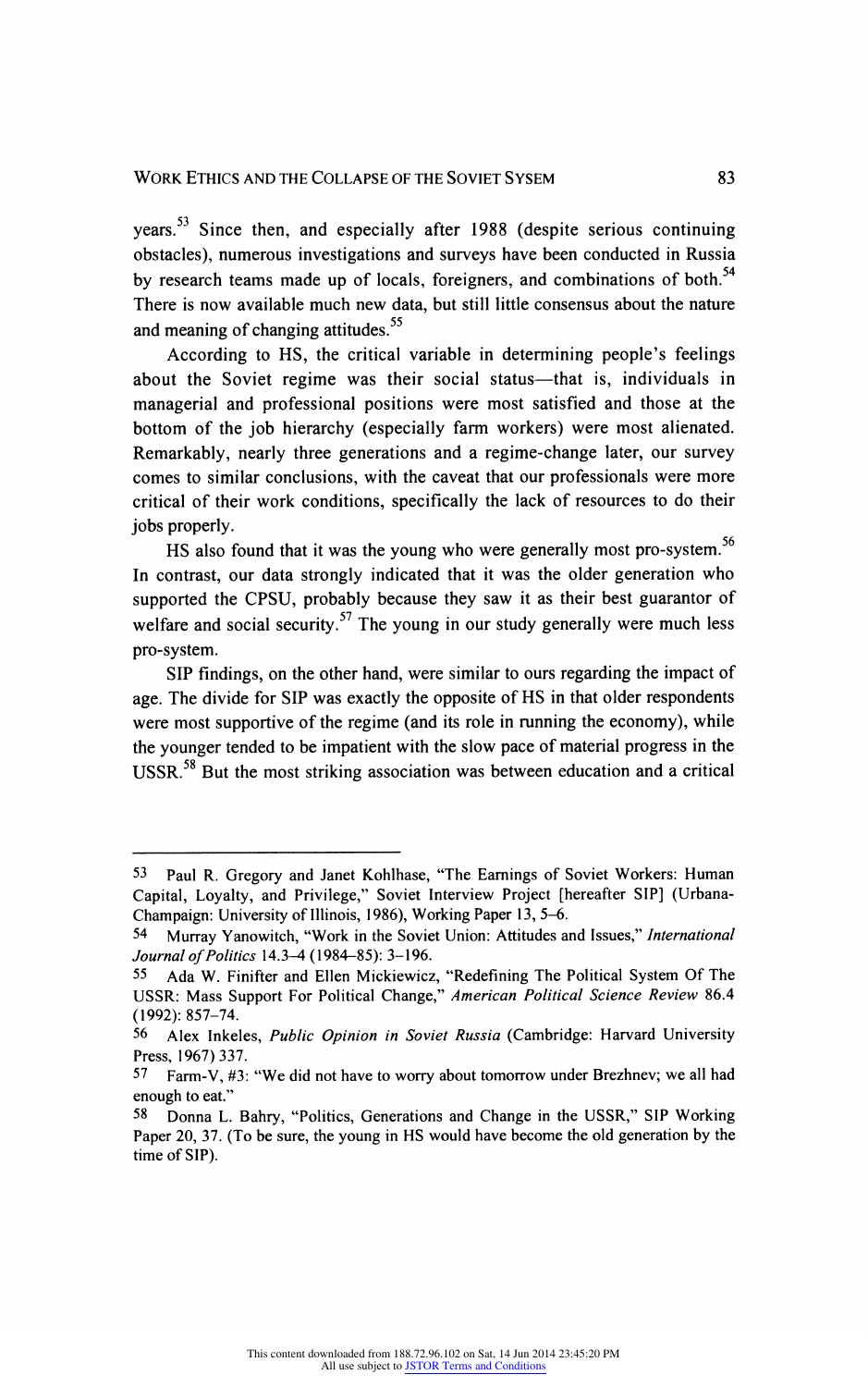attitude.<sup>59</sup> SIP responses indicated that support for the government declined as level of education increased, $60$  whereas the respondents in our sample with a university degree were more supportive. The difference may reflect the greater understanding of the educated, despite their frustrated hopes with perestroika, as well as the exposures of the "blank spots" of Russian history through glasnost, and the subsequent years of additional turmoil under Yeltsin.

A high degree of satisfaction with their former jobs in the USSR was one of the most striking findings of the SIP study, and this was almost as true for younger as for older respondents; it was especially so for women who emphasized non-economic social relations on the job and security of employment.<sup>61</sup> The major criticism of the Soviet system uncovered by SIP was absence of appropriate incentives and rewards for superior work performance.<sup>62</sup> A similar complaint about inadequate recognition of performance on the job was made by about 60% of our sample population.

Our study shows that 45.8% of the sample did not support the CPSU during both the Brezhnev and Gorbachev years. These "oppositionists" came from all ages, educations, job types, and work sites. What stands out is that they were helped least by the Party during the Brezhnev years. The "disillusioned" were 17.3%, and they appeared in many ways to be positive to the system: well educated, found their work to be creative, and compared to the other three groups they had the highest proportion subscribing to the Soviet work ethic. It is possible that through glasnost they became more aware of the gross disparity between themselves and similarly educated people who were highly privileged; so while they remained loyal during the Brezhnev years despite low pay, under Gorbachev they became disillusioned and joined the "oppositionists" or were "young nihilists."

Loyalty to the CPSU and the Soviet government was most directly related to the issue of how workers viewed the Party in its principal role as their support system. Their growing feeling that they were not getting enough help from the CPSU, especially under Gorbachev, was our major finding. The denouement of

<sup>59</sup> Brian D. Silver, "Political Beliefs of the Soviet citizen: Sources of support for regime norms," in James R. Millar ed., Politics, Work, and Daily Life in the USSR (New York: Cambridge University Press, 1987) 124.

James Millar and Peter Donhowe, "An Overview of First Findings of the Soviet Interview Project," SIP Working Paper 16, 2.<br>61 James Millar and Elizabeth Clavton.

James Millar and Elizabeth Clayton, "Quality of Life: Subjective Measures of Relative Satisfaction," SIP Working Paper 9, 12.<br>62 Paul R. Gregory, "Productivity, Slack and

Paul R. Gregory, "Productivity, Slack and Time Theft in the Soviet Economy," SIP Working Paper 15, 19-21.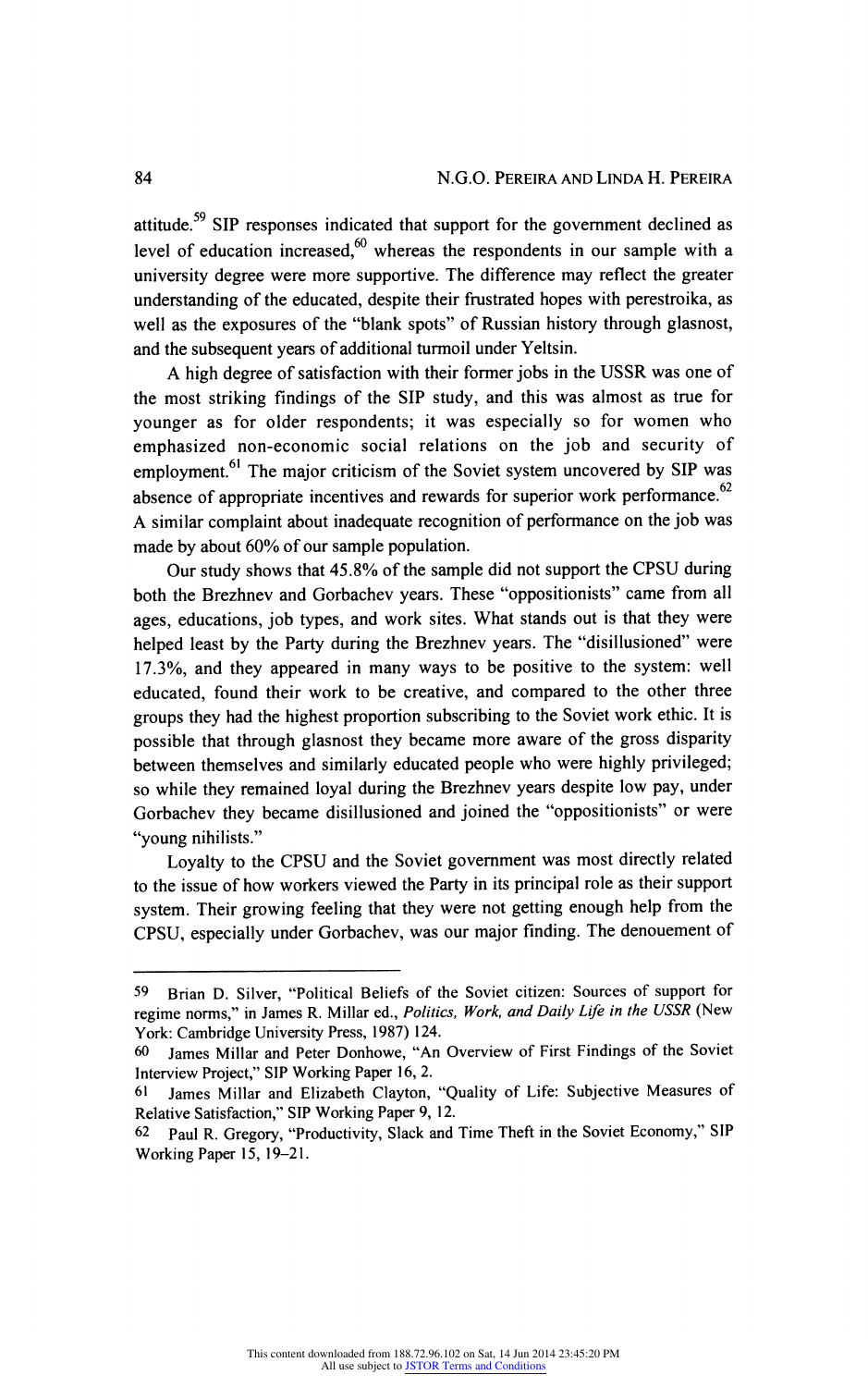1991 was undoubtedly precipitated by high politics and la trahison des clercs, but its deeper meaning may be found in the alienation of ordinary workers who had become increasingly disillusioned over the course of several decades. Their experience with perestroika-and its implicit rejection of the Soviet work ethic-only confirmed that sense of betrayal. So ended the grand Marxist-Leninist experiment, not with a big bang but a barely noticeable whimper.

| Salary                | total                      |              |              |            | - ,      | Types of Jobs |                  |         |           |                 |
|-----------------------|----------------------------|--------------|--------------|------------|----------|---------------|------------------|---------|-----------|-----------------|
|                       | $\boldsymbol{\%}$          | professional | manager      | supervisor | clerical | skilled       | semi-<br>skilled | service | unskilled | farm<br>workers |
| 200 rubles<br>or less | 63.0                       | 61.6         | 39.0         | 65.1       | 84.9     | 55.2          | 58.5             | 94.1    | 66.7      | 59.4            |
| Over 200<br>rubles    | 37.0                       | 38.4         | 71.0         | 34.9       | 15.1     | 44.8          | 41.5             | 5.9     | 33.3      | 40.6            |
| $p = 00001$ *         |                            |              |              |            |          |               |                  |         |           |                 |
| Education             | total<br>%                 | professional | manager      | supervisor | clerical | skilled       | semi-<br>skilled | service | unskilled | farm<br>workers |
| High school           | 22.1                       | $\theta$     | $\mathbf{0}$ | 14.3       | 15.1     | 1.5           | 55.1             | 27.8    | 66.7      | 56.9            |
| Vocational            | 12.3                       | 1.2          | $\mathbf{0}$ | 4.8        | 5.8      | 20.9          | 24.6             | 11.1    | 8.3       | 32.3            |
| Technical             | 26.7                       | 9.1          | 25.0         | 46.0       | 50.0     | 59.7          | 12.7             | 44.4    | 16.7      | 10.8            |
| Universitv            | 38.9                       | 89.6         | 75.0         | 34.9       | 29.1     | 17.9          | 7.6              | 16.7    | 8.3       | $\bf{0}$        |
| $p = 00001$           |                            |              |              |            |          |               |                  |         |           |                 |
| Age                   | total<br>$\boldsymbol{\%}$ | professional | manager      | supervisor | clerical | skilled       | semi-<br>skilled | service | unskilled | farm<br>workers |
| 22-41                 | 30.4                       | 18.9         | 25.0         | 15.9       | 41.9     | 38.8          | 33.1             | 44.4    | 25.0      | 44.6            |
| 42-51                 | 35.4                       | 32.9         | 34.4         | 36.5       | 36.0     | 35.8          | 38.1             | 27.8    | 50.0      | 33.8            |
| $52 - 76$             | 34.2                       | 48.2         | 40.6         | 47.9       | 22.1     | 25.4          | 28.8             | 27.8    | 25.0      | 21.5            |
| $p = 00006$           |                            |              |              |            |          |               |                  |         |           |                 |
| Gender                | total<br>%                 | professional | manager      | supervisor | clerical | skilled       | semi-<br>skilled | service | unskilled | farm<br>workers |
| Men                   | 38.2                       | 26.2         | 43.8         | 39.7       | 3.5      | 67.2          | 64.4             | 11.1    | 58.3      | 36.9            |
| Women                 | 61.8                       | 73.3         | 56.3         | 60.3       | 96.5     | 32.8          | 35.6             | 88.9    | 41.7      | 63.1            |
| $p = 00001$           |                            |              |              |            |          |               |                  |         |           |                 |
| total n               |                            | 164          | 32           | 63         | 86       | 67            | 118              | 18      | 12        | 65              |
| total %               |                            | 26.2         | 5.1          | 10.1       | 13.8     | 10.7          | 18.9             | 2.9     | 1.9       | 10.4            |

Table la Comparison of Job Types with other Demographic Variables  $(n=625)$ 

 $*\chi^2$  test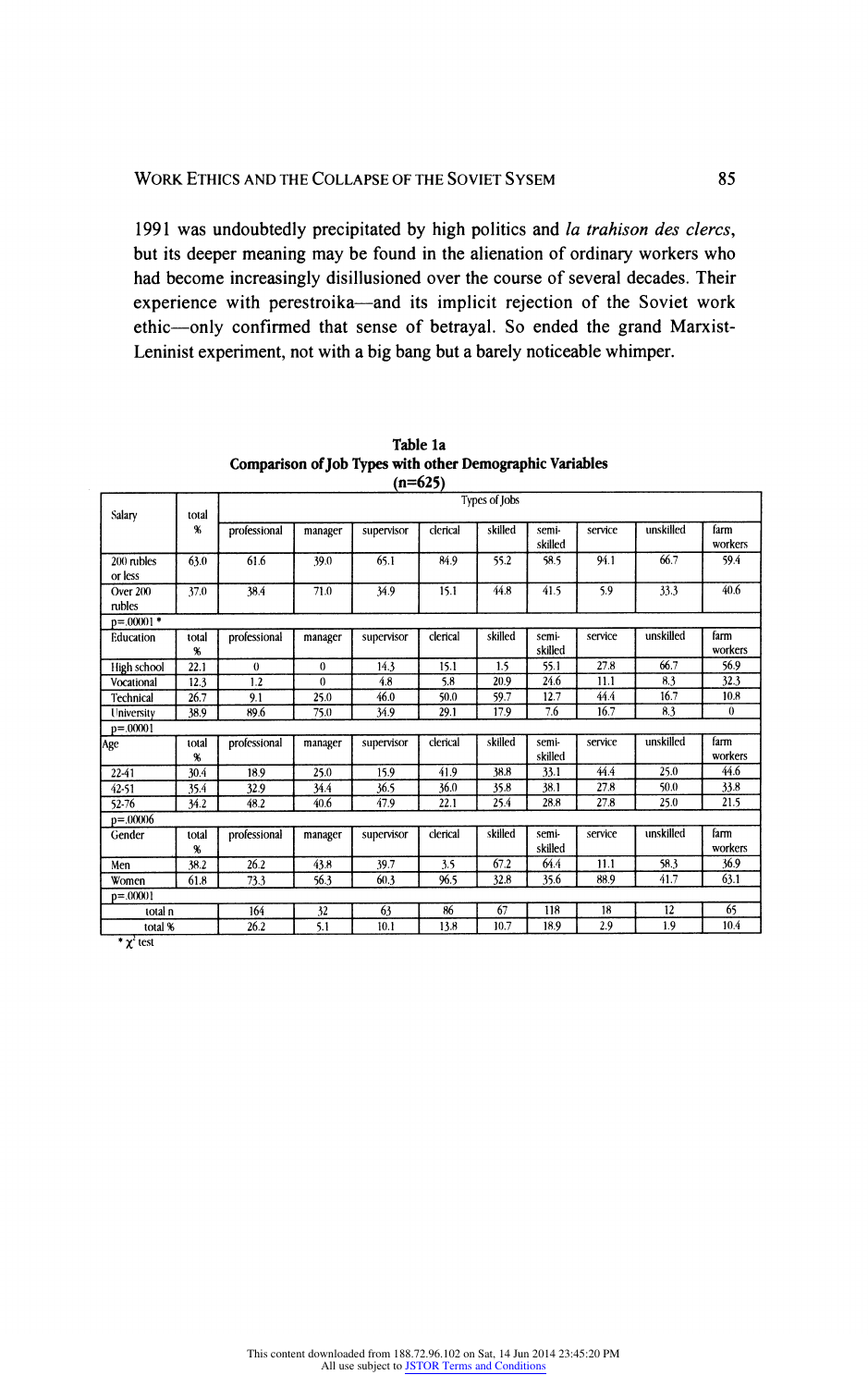| 1) University, Library, and Polyclinic; (2) Cable, Kirov, Rope, and Valve; (3) Farm-S and Farm-V (1) |                   |            |          |                 |           |         |           |          |
|------------------------------------------------------------------------------------------------------|-------------------|------------|----------|-----------------|-----------|---------|-----------|----------|
| <b>Types of Work Sites</b>                                                                           |                   | pro-       | managers | Super-          | clerical/ | skilled | semi-/    | farm     |
|                                                                                                      |                   | fessionals |          | visors          | sales     |         | unskilled | workers  |
| professional                                                                                         | n                 | 104        | 9        | 13              | 21        | 16      |           |          |
| organizations (1)                                                                                    | $\frac{9}{20}$    | 61.2       | 5.3      | 7.6             | 12.4      | 9.4     | 4.1       | 0        |
| $n = 170$                                                                                            |                   |            |          |                 |           |         |           |          |
| Factories (2)                                                                                        | n                 | 51         | 17       | 24              | 44        | 33      | 86        | $\theta$ |
| $n = 255$                                                                                            | $\chi$            | 20.0       | 6.7      | 9.4             | 17.3      | 12.9    | 33.7      | 0        |
| Farms $(3)$                                                                                          | n                 |            |          | 15              | 11        | 17      | 34        | 65       |
| $n = 150$                                                                                            | $\boldsymbol{\%}$ | 4.7        |          | 10.0            | 7.3       | 11.3    | 22.7      | 43.3     |
| Merchant                                                                                             | n                 |            |          | $\overline{11}$ | 22        |         | 9         | $\Omega$ |
| Cooperative                                                                                          | $\chi$            | 4.0        | 10.0     | 22.0            | 44.0      | 2.0     | 18.0      | 0        |
| $n = 50$                                                                                             |                   |            |          |                 |           |         |           |          |
| Total Sample                                                                                         | n                 | 164        | 32       | 63              | 98        | 67      | 136       | 65       |
| $n = 625$                                                                                            | $\boldsymbol{\%}$ | 26.2       | 5.1      | 10.1            | 15.7      | 10.7    | 21.8      | 10.4     |

Table Ib Number and Percent of Different Jobs at Four Types of Work Sites

Table 2 Salary by gender, by education, and by age<br>
Significant differences by  $\chi^2$  are displayed \*

| Age: 22-41   |                    |               |                              |                      |
|--------------|--------------------|---------------|------------------------------|----------------------|
| Education:   | High school        | Vocational    | Technical                    | University           |
|              | % high salary      | % high salary | % high salary                | % high salary        |
| Mcn<br>Women | 42.9<br>33.3       | 47.6<br>18.2  | 66.7<br>10.9<br>$(p=.00004)$ | 42.9<br>18.6         |
| Age: 42-51   |                    |               |                              |                      |
| Education:   | High school        | Vocational    | Technical                    | University           |
|              | % high salary      | % high salary | % high salary                | % high salary        |
| Men          | 68.8               | 55.6          | 62.5                         | 62.5                 |
| Women        | 22.6<br>$(p=.002)$ | 37.5          | 14.3<br>$(p=.0001)$          | 19.0<br>$(p=.0001)$  |
| Age: 52-76   |                    |               |                              |                      |
| Education:   | <b>High school</b> | Vocational    | Technical                    | University           |
|              | % high salary      | % high salary | % high salary                | % high salary        |
| Men          | 32.1               | 41.7          | 52.2                         | 90.6                 |
| Women        | 42.1               | 42.9          | 30.0                         | 40.3<br>$(p=.00001)$ |

Figures for low salary not shown, but are included in calculation of  $\chi^2$  test  $\chi^2$  from  $\chi^2$  from  $\chi^2$  from  $\chi^2$  from  $\chi^2$  from  $\chi^2$  from  $\chi^2$  from  $\chi^2$  from  $\chi^2$  from  $\chi^2$  from  $\chi^2$  from  $\chi^2$  f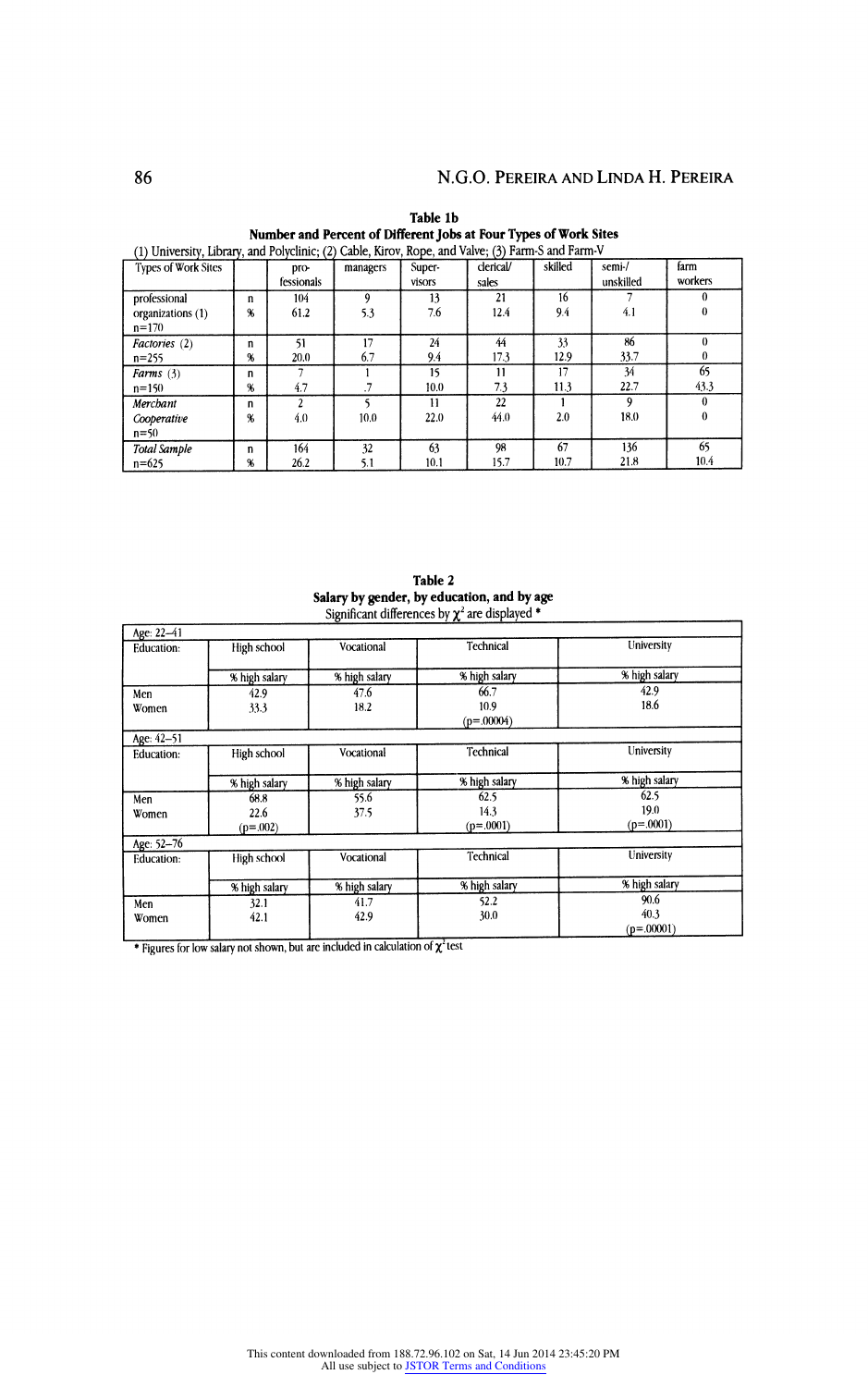## WORK ETHICS AND THE COLLAPSE OF THE SOVIET SYSEM 87

| Number | <b>Statement</b>                                                      | Percent of those who<br>agreed with the statement |
|--------|-----------------------------------------------------------------------|---------------------------------------------------|
|        | Being part of the collective                                          | 93.0                                              |
|        | Good organization with technical resources                            | 57.6                                              |
|        | Clear and reasonable job demands                                      | 77.1                                              |
|        | Leadership role on the job                                            | 34.7                                              |
|        | Social utility of the work                                            | 84.2                                              |
|        | Job-related conveniences (close to home, housing, day care, services) | 59.2                                              |
|        | Creative nature of the work                                           | 53.9                                              |
| 8      | Relative freedom from controls                                        | 25.4                                              |
| 9      | Good pay                                                              | 55.8                                              |
| 10     | Interest in the work itself                                           | 83.4                                              |
| 11     | Possibility for career development                                    | 54.2                                              |
| 12     | Acquiring new skills that raised self-esteem                          | 67.2                                              |

#### Table 3a "Indicate what you liked about your job"

Average number of positive statements checked by respondents: 7.45

| "Indicate what you did not like about your job" |  |          |  |  |  |
|-------------------------------------------------|--|----------|--|--|--|
|                                                 |  | Table 3b |  |  |  |

| <b>Number</b> | <b>Statement</b>                                                        | Percent of those who<br>agreed with the |
|---------------|-------------------------------------------------------------------------|-----------------------------------------|
|               |                                                                         | statement                               |
|               | Bad relations with co-workers                                           | 4.6                                     |
|               | Management engaged in unfair practices                                  | 18.9                                    |
|               | Poor quality or shortages of technical resources                        | 35.8                                    |
|               | Too many work hours, especially at month's end, to satisfy the plan     | 42.1                                    |
|               | Working conditions were harsh, unsanitary, or exhausting                | 19.4                                    |
|               | Job-related inconveniences (far from home, inadequate housing/services) | 25.9                                    |
|               | Boring or tedious nature of work                                        | 13.0                                    |
| я             | Ideological control from above                                          | 23.7                                    |
|               | Strict rules or red tape                                                | 27.4                                    |
| 10            | Low pay                                                                 | 37.4                                    |
|               | Obstacles to initiative on the job                                      | 15.7                                    |

Average number of negative statements checked by respondents: 2.6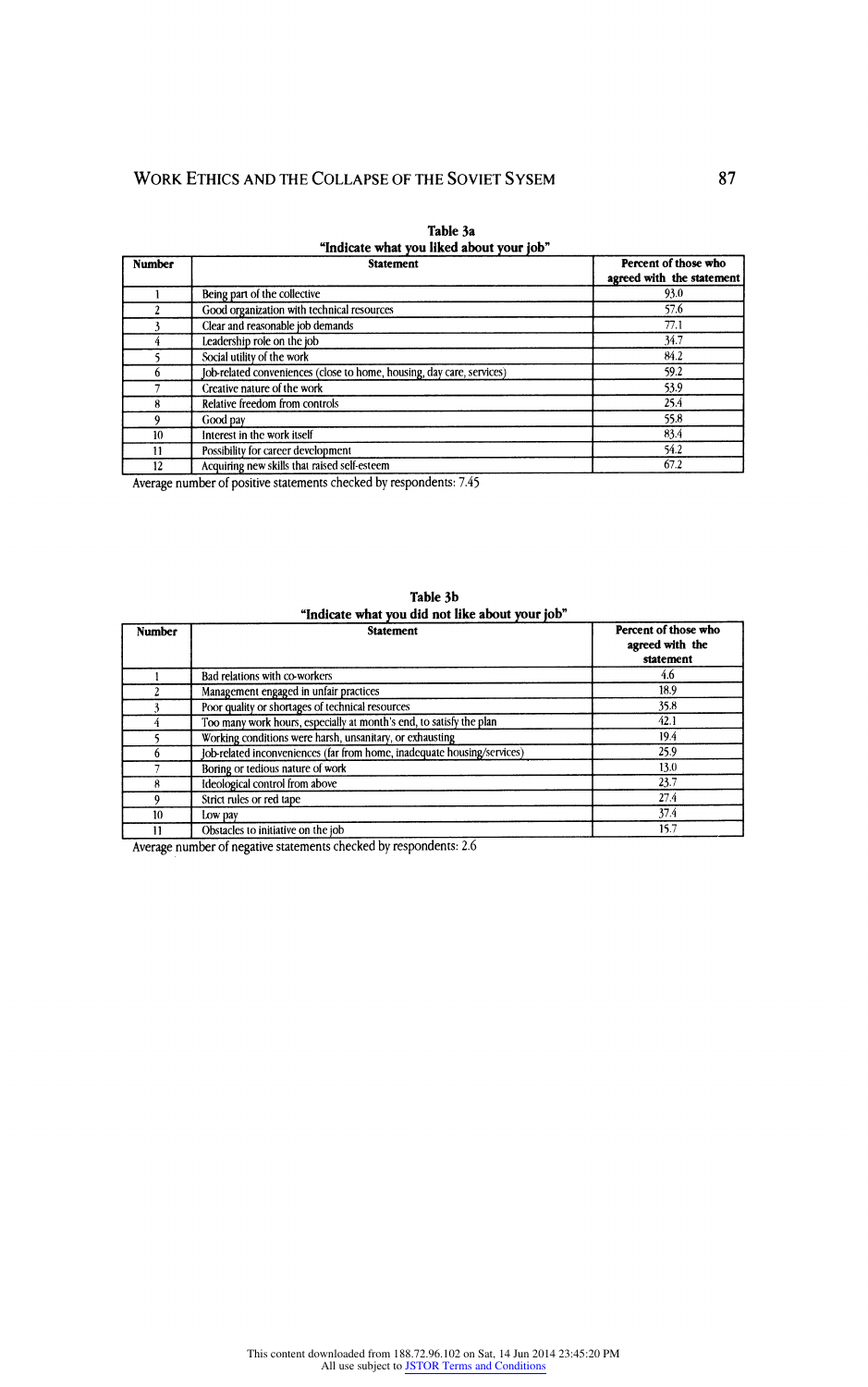|                                                | Table 4a                |                           |                                                     | Table 4b     |                         |
|------------------------------------------------|-------------------------|---------------------------|-----------------------------------------------------|--------------|-------------------------|
| Association of Social Status with Demographics |                         | <b>High Status</b>        | Association of Soviet Work Ethics with Demographics |              | Work Ethic Adherence    |
| <u>Age</u>                                     | n                       | $\overline{\mathbf{z}}$   | Age                                                 | n            | $\boldsymbol{\%}$       |
| $22 - 41$                                      | 12                      | 6.3                       | $22 - 41$                                           | 99           | 24.9                    |
| $42 - 51$                                      | 19                      | 8.4                       | $42 - 51$                                           | 147          | 36.9                    |
| $52 - 77$                                      | 54                      | 25.7                      | $52 - 77$                                           | 152          | 38.2                    |
| $p=.00001*$                                    |                         |                           | $p = 0.002$                                         |              |                         |
| Education                                      | $\mathbf n$             | $\boldsymbol{\mathsf{R}}$ | Salary                                              | n            | $\boldsymbol{\%}$       |
| Technical                                      | 5                       | 3.0                       | $<$ 100 rubles                                      | 20           | 39.2                    |
| University                                     | 80                      | 32.9                      | 100-200 г.                                          | 217          | 63.6                    |
| $P = 00001$                                    |                         |                           | 200-300 г.                                          | 115          | 70.6                    |
| <b>Education of Father</b>                     | $\mathbf n$             | $\boldsymbol{\%}$         | $>300$ r.                                           | 43           | 64.2                    |
| High School                                    | 38                      | 10.4                      | $p = 0.001$                                         |              |                         |
| Vocational                                     | $\overline{\mathbf{3}}$ | 6.5                       | <b>Education of Father</b>                          | $\mathbf{n}$ | $\overline{\mathbf{z}}$ |
| Technical                                      | 6                       | 16.3                      | High School                                         | 246          | 63.6                    |
| University                                     | 28                      | 29.5                      | Vocational                                          | 31           | 8.0                     |
| $P = 00001$                                    |                         |                           | Technical                                           | 62           | 16.0                    |
| <b>Education of Mother</b>                     | $\mathbf{n}$            | $\overline{\mathbf{8}}$   | University                                          | 48           | 12.4                    |
| <b>High School</b>                             | 46                      | 10.6                      | $p = 0.005$                                         |              |                         |
| Vocational                                     | $\overline{\mathbf{c}}$ | 7.4                       | Worksite                                            | $\mathbf n$  | $\overline{\mathbf{z}}$ |
| Technical                                      | 11                      | 11.2                      | Professional                                        | 86           | 21.6                    |
| University                                     | 26                      | 40.6                      | Merchant                                            | 42           | 10.6                    |
| $P = 00001$                                    |                         |                           | Factory                                             | 176          | 44.2                    |
|                                                |                         |                           | Farm                                                | 94           | 23.6                    |
| Worksite                                       | n                       | $\boldsymbol{\kappa}$     | $p = 00002$                                         |              |                         |
| Professional                                   | 49                      | 28.8                      |                                                     |              |                         |
| Merchant                                       | $\overline{\mathbf{3}}$ | 6.0                       | Total                                               | 398          | 63.7                    |
| Factory                                        | 31                      | 12.2                      |                                                     |              |                         |
| Farm                                           | $\overline{2}$          | 1.3                       |                                                     |              |                         |
| $p = 00001$                                    |                         |                           |                                                     |              |                         |
| Total<br>$k_2$ $k_3$                           | 85                      | 13.6                      |                                                     |              |                         |

 $\chi^2$  test

 $\sim 10$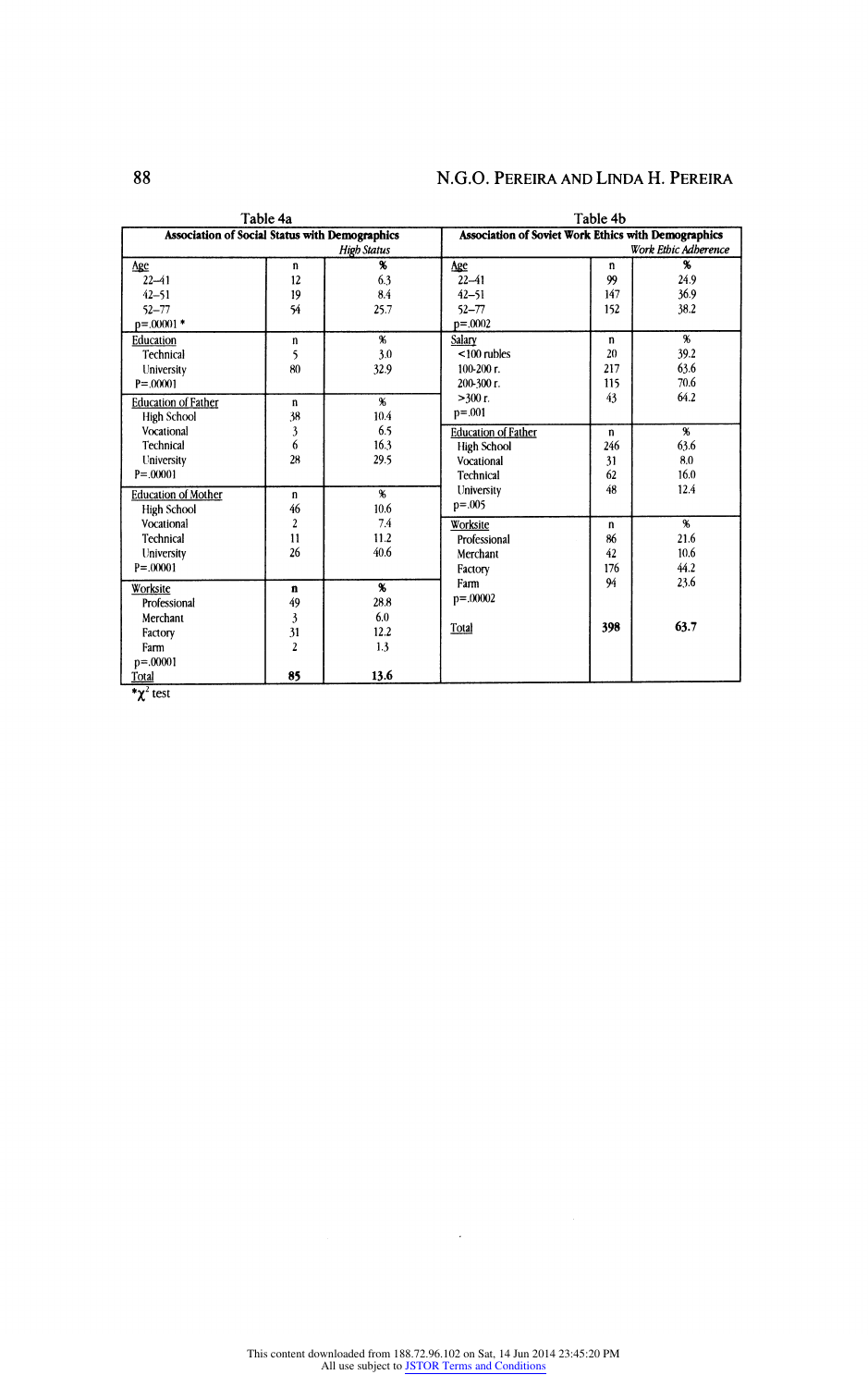## WORK ETHICS AND THE COLLAPSE OF THE SOVIET SYSEM 89

|                | <b>Questions</b>                                                                                                                       | <b>Brezhnev</b> | Gorbachev     |
|----------------|----------------------------------------------------------------------------------------------------------------------------------------|-----------------|---------------|
|                |                                                                                                                                        | (%)<br>n        | (96)<br>n     |
|                | Did you feel committed to fulfilling the plan at work?                                                                                 | (83.9)<br>454   | 490<br>(79.4) |
| $\overline{c}$ | Did you on occasion "play hooky," report late, or leave early?                                                                         | (33.8)<br>183   | 204<br>(32.8) |
| 3              | Was alcohol consumed during working hours?                                                                                             | (47.3)<br>257   | 314<br>(50.5) |
| 4              | Did you have occasion to engage in activity $-$ not as part of your<br>official job - for which you received some form of remuneration |                 |               |
|                | (either in money, barter, or services)?                                                                                                | (25.3)<br>158   | (38.5)<br>239 |
| 5              | Did you take materials home from the job site?                                                                                         | 83<br>(15.4)    | 105<br>(17.0) |
| 6              | Were you upset when it did not matter how well you performed at                                                                        | (62.4)          | 368           |
|                | work?                                                                                                                                  | 387             | (59.4)        |
| 7              | Did you, at times, do your job less than conscientiously? (If Yes,<br>interviewer checks reasons below for that behaviour)             | (18.2)<br>99    | 120(19.3)     |
|                | Too much work at home, family responsibilities                                                                                         | (7.2)           | (8.6)         |
|                | (i)                                                                                                                                    | 45              | 54            |
|                | Because no one was working any better                                                                                                  | 24              | 44            |
|                | (ii)                                                                                                                                   | (3.8)           | (7.0)         |
|                | Rejection of the system                                                                                                                | 22              | (5.0)         |
|                | (iii)                                                                                                                                  | (3.5)           | 31            |
| 8              | Did your co-workers, at times, do their job less than conscientiously?                                                                 | 325             | (57.0)        |
|                | (If Yes, interviewer checks reasons below for that behaviour)                                                                          | (59.7)          | 355           |
|                | Too much work at home, family responsibilities                                                                                         | (21.8)          | (24.0)        |
|                | (i)                                                                                                                                    | 136             | 151           |
|                | Because no one was working any better                                                                                                  | 87              | (18.8)        |
|                | (ii)                                                                                                                                   | (12.8)          | 117           |
|                | Rejection of the system                                                                                                                | 74              | 82            |
|                | (iii)                                                                                                                                  | (11.8)          | (13.1)        |
| 9              | Indicate whether you personally benefited on the job from the trade                                                                    | 435             | 363           |
|                | union organization?                                                                                                                    | (80.3)          | (58.5)        |
| 10             | Indicate whether you were helped on the job by agencies of the                                                                         | (47.2)          | 128           |
|                | CPSU?                                                                                                                                  | 252             | (20.7)        |
| 11             | Did you share the ideology of the CPSU                                                                                                 | 241<br>(45.5)   | 170<br>(27.6) |
| 12             | Did you believe that during your lifetime living conditions would                                                                      | (80.9)          | 438           |
|                | improve materially in the USSR?                                                                                                        | 440             | (70.5)        |

Table 5 Frequencies of Positive Answers for Brezhnev (n=542) and Gorbachev (n=625) eras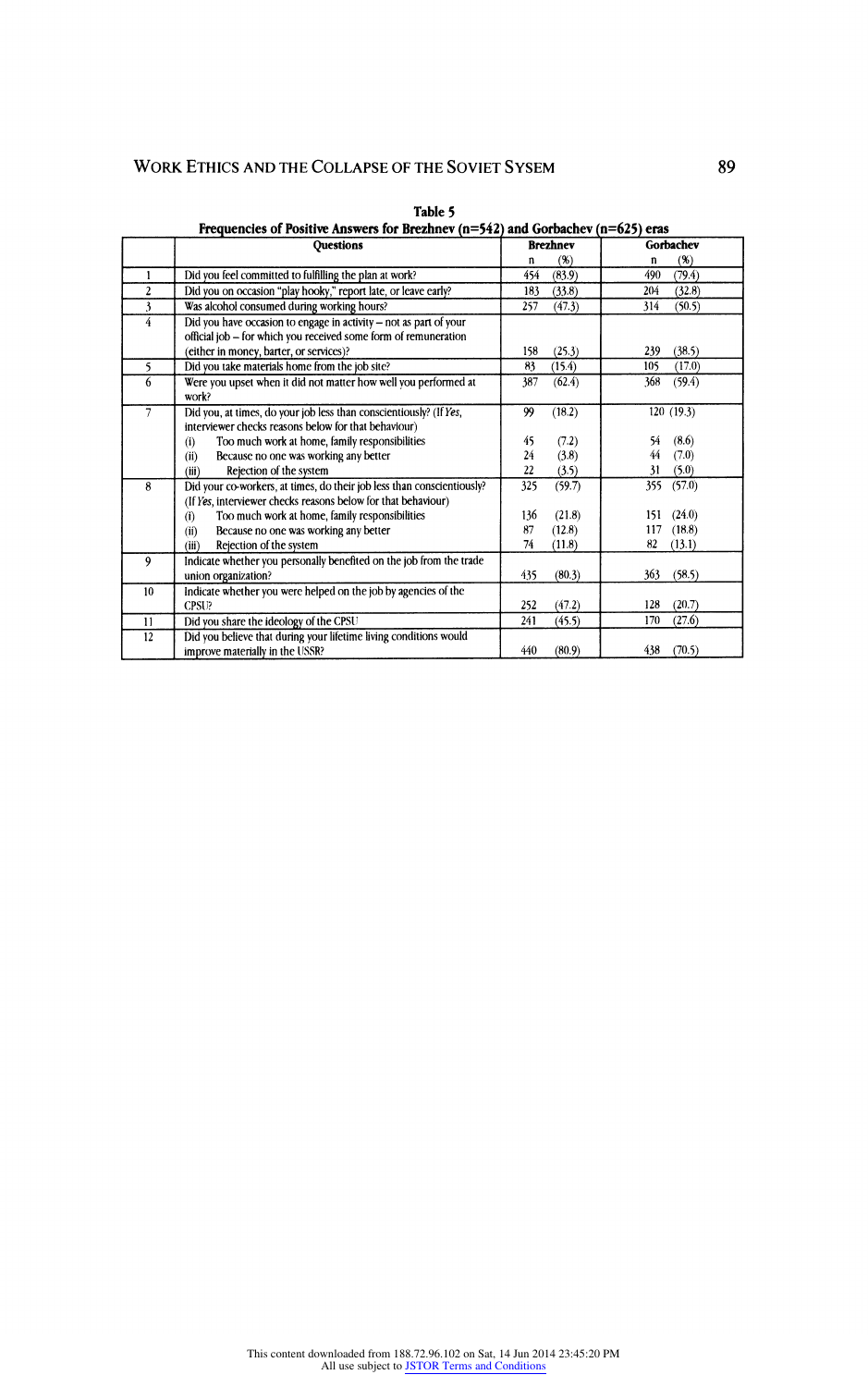|                         | Brezhnev - Yes    | Brezhnev - No            | (Too young BP)    | Brezhnev - Yes    |
|-------------------------|-------------------|--------------------------|-------------------|-------------------|
|                         | Gorbachev - Yes   | Gorbachev - No           | Gorbachev -- No   | Gorbachev -- No   |
|                         | $n = 131$         | $n = 265$                | $n = 74$          | $n = 108$         |
|                         | 22.7%             | 45.8%                    | 12.8%             | 18.7%             |
|                         | B-G-Yes           | B-G-No                   | G-No              | B-Yes/G-No        |
| Age:                    | $\boldsymbol{\%}$ | $\overline{\mathcal{K}}$ | $\boldsymbol{\%}$ | $\boldsymbol{\%}$ |
| $22 - 41$               | 13.0              | 21.9                     | 94.6              | 21.3              |
| $42 - 51$               | 35.0              | 39.6                     | 4.1               | 50.9              |
| $52 - 76$               | 51.9              | 38.5                     | 1.4               | 27.8              |
| $p = 0.0001$ *          |                   |                          |                   |                   |
|                         |                   |                          |                   |                   |
| Education:              |                   |                          |                   | 20.4              |
| High School             | 16.0              | 26.8                     | 20.3              |                   |
| Vocational              | 7.6               | 14.0                     | 23.0              | 8.3               |
| Technical               | 29.8              | 25.3                     | 25.7              | 27.8              |
| University              | 46.6              | 34.0                     | 31.1              | 43.5              |
| $p = 0.09$              |                   |                          |                   |                   |
| Salary:                 |                   |                          |                   |                   |
| $<$ 200 rubles          | 51.1              | 62.7                     | 78.1              | 61.9              |
| $>200$ rubles           | 48.9              | 37.3                     | 21.9              | 38.9              |
| $p = 0.002$             |                   |                          |                   |                   |
| lob:                    |                   |                          |                   |                   |
| Professional            | 26.0              | 25.7                     | 14.9              | 30.6              |
| Managerial              | 13.7              | 2.6                      | 1.4               | 2.8               |
| Supervisor              | 11.5              | 9.8                      | 5.4               | 15.7              |
| Clerical/Service        | 14.5              | 14.7                     | 21.6              | 18.5              |
| Skilled                 | 11.5              | 10.6                     | 12.2              | 6.5               |
| Semi-/Unskilled         | 16.0              | 24.5                     | 29.2              | 17.6              |
| Farm Labour             | 6.9               | 12.1                     | 14.9              | 8.3               |
| $p = 0001$              |                   |                          |                   |                   |
| Work Site:              |                   |                          |                   |                   |
| Farm-V                  | 13.7              | 7.2                      | 8.1               | 5.6               |
| Polyklinika             | 3.8               | 4.2                      | 0.0               | 0.0               |
|                         | 9.2               | 7.2                      | 4.1               | 11.1              |
| University              | 15.3              | 12.1                     | 17.6              | 17.6              |
| Library                 |                   |                          | 10.8              | 8.3               |
| $Co$ -op                | 8.4               | 7.5                      |                   | 11.1              |
| Kirov Factory           | 9.9               | 8.7                      | 1.4<br>8.1        | 4.6               |
| Cable Factory           | 9.2               | 6.0                      |                   |                   |
| Valve Factory           | 13.7              | 9.1                      | 5.4               | 12.0<br>14.8      |
| Rope Factory            | 10.7              | 18.9                     | 21.6              |                   |
| Farm-S                  | 6.1               | 19.2                     | 23.0              | 14.8              |
| $p = 0.06$              |                   |                          |                   |                   |
| Social Status:          | 22.1              | 12.5                     | 2.7               | 15.7              |
| $p = .001$              |                   |                          |                   |                   |
| <b>Belief</b> in Soviet | 70.2              | 62.6                     | 50.0              | 73.1              |
| Work Ethic:             |                   |                          |                   |                   |
| $p = 0.06$              |                   |                          |                   |                   |

#### Table 6a Party Loyalty (Percentage in categories) Response to the Questions: "Did you share the ideology of the CPSU during Brezhnev period (BP); during Gorbachev period (GP)?"

\* $\chi^2$  test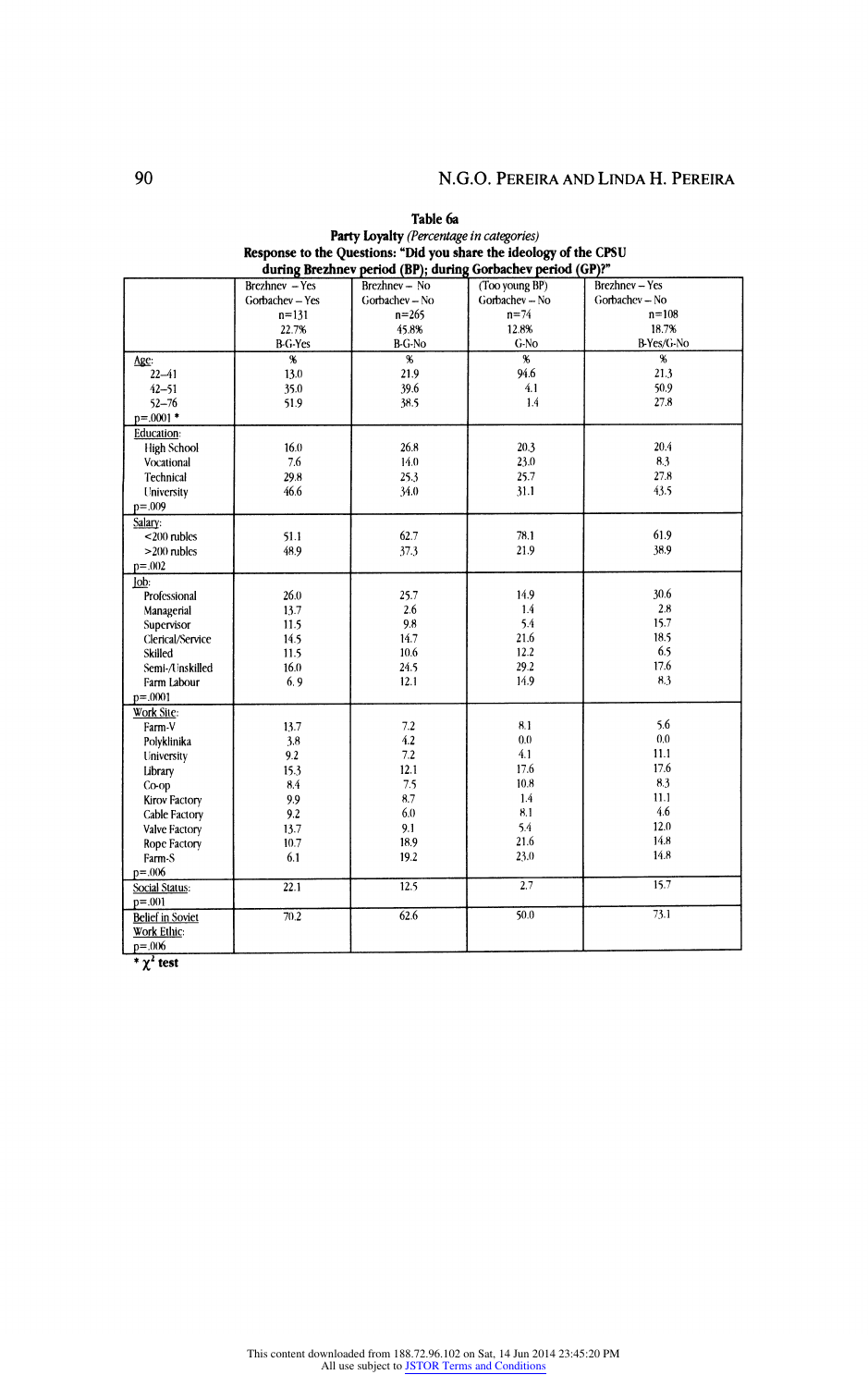## WORK ETHICS AND THE COLLAPSE OF THE SOVIET SYSEM 91

## Table 6b Party Loyalty (Percentage in categories) Response to the Questions: "Did you share the ideology of the CPSU<br>during Brezhnev period (BP); during Gorbachev period (GP)?"

|                                                                  | B-G-Yes | B-G-No | $G-NO$ | B-Yes/G-No |
|------------------------------------------------------------------|---------|--------|--------|------------|
| <b>Work Attitudes</b>                                            |         |        |        |            |
| Creative nature job<br>% Yes<br>$p = .0009$ *                    | 65.9    | 50.6   | 37.8   | 56.5       |
| Leadership role job<br>% Yes<br>$p = 0.0002$                     | 48.1    | 30.2   | 21.6   | 40.7       |
| Good pay<br>% Yes<br>$p = 01$                                    | 64.1    | 57.0   | 54.1   | 48.1       |
| Too many work<br>hours to meet plan<br>% Yes<br>$p = 0.005$      | 32.1    | 49.8   | 36.5   | 40.7       |
| Attitudes to CPSU                                                |         |        |        |            |
| Helped by Trade<br>Union during GP<br>% Yes<br>$p = .002$        | 71.8    | 52.5   | 52.7   | 60.2       |
| Helped by CPSU<br>during BP<br>% Yes<br>$p = 00001$              | 77.9    | 23.9   | 50.0   | 67.3       |
| Helped by CPSU<br>during GP<br>% Yes<br>$p = 00001$              | 63.8    | 7.9    | 4.1    | 7.4        |
| Believed life would<br>improve during BP<br>% Yes<br>$p = 0004$  | 90.8    | 75.1   | 62.5   | 86.1       |
| Believed life would<br>improve during GP<br>% Yes<br>$p = 00001$ | 86.3    | 65.2   | 76.7   | 52.8       |
| Best for work in BP<br>% Yes<br>$p = 00001$                      | 79.7    | 56.0   | 32.0   | 71.0       |
| Best for work in GP<br>% Yes<br>$p = .00001$                     | 20.3    | 44.0   | 68.0   | 29.0       |

\* $\chi^2$  test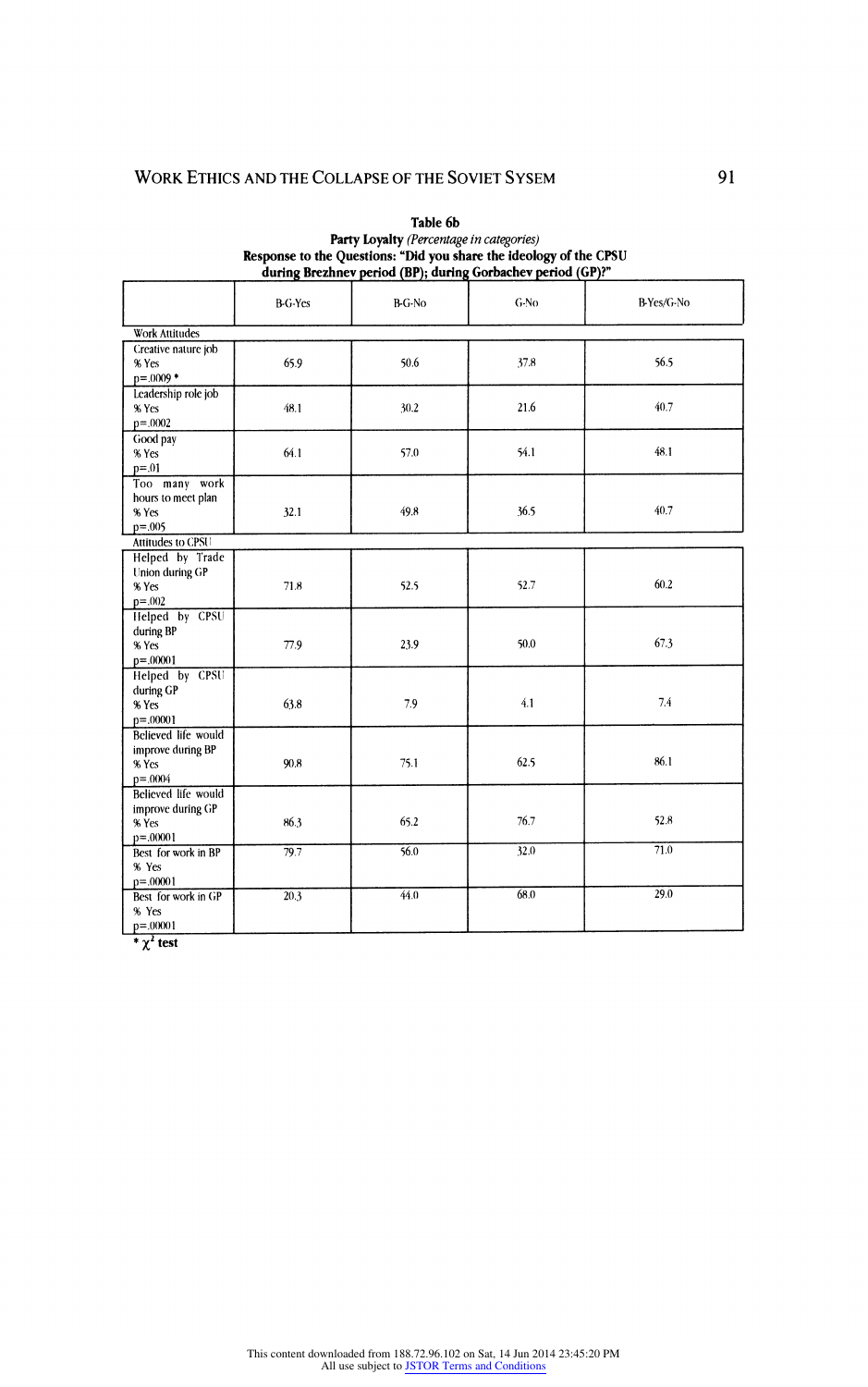#### **APPENDIX** INTERVIEW SCHEDULE

# Section One<br>O1. How

How many different jobs have you held through 1991?

Q2. (Interviewer asks about no more than three jobs-each held for at least two years-through 1991. If there are more than three jobs, interviewer will ask about first, last, and job that lasted longest in between) Describe what you did on the job, and the type of organization where you worked: (ex. factory, farm , office, clinic)

| First job                                 | Job description: |
|-------------------------------------------|------------------|
| Job held from __________ to _________     |                  |
| Second job                                |                  |
| Job held from ___________ to ____________ |                  |
| Third job                                 | Job description  |
| Job held from _________ to _________      |                  |

## Q3. Indicate what you liked among the following in your *first* job?

- (Interviewer checks all items selected by respondent)<br> $[ ] 1$  Being part of the collective
- [ ] 1 Being part of the collective<br>[ ] 2 Good organisation with tech
- [ ] 2 Good organisation with technical resources<br>[ ] 3 Clear and reasonable job demands
- [ ] 3 Clear and reasonable job demands<br>[ ] 4 Leadership role on the job
- [ ] 4 Leadership role on the job<br>[ ] 5 Social utility of the work
- [ ] 5 Social utility of the work<br>[ ] 6 Job-related conveniences
- [ ] 6 Job-related conveniences (close to home, housing, day care, services)<br>[ ] 7 Creative nature of the work
- [ ] 7 Creative nature of the work<br>[ ] 8 Relative freedom from contra
- [ ] 8 Relative freedom from controls<br>[ ] 9 Good pay
- Good pay
- $\begin{bmatrix} 1 & 10 \end{bmatrix}$  Interest in the work itself
- [ ] 11 Possibility for career advancement
- [ ] 12 Acquiring new skills that raised self-esteem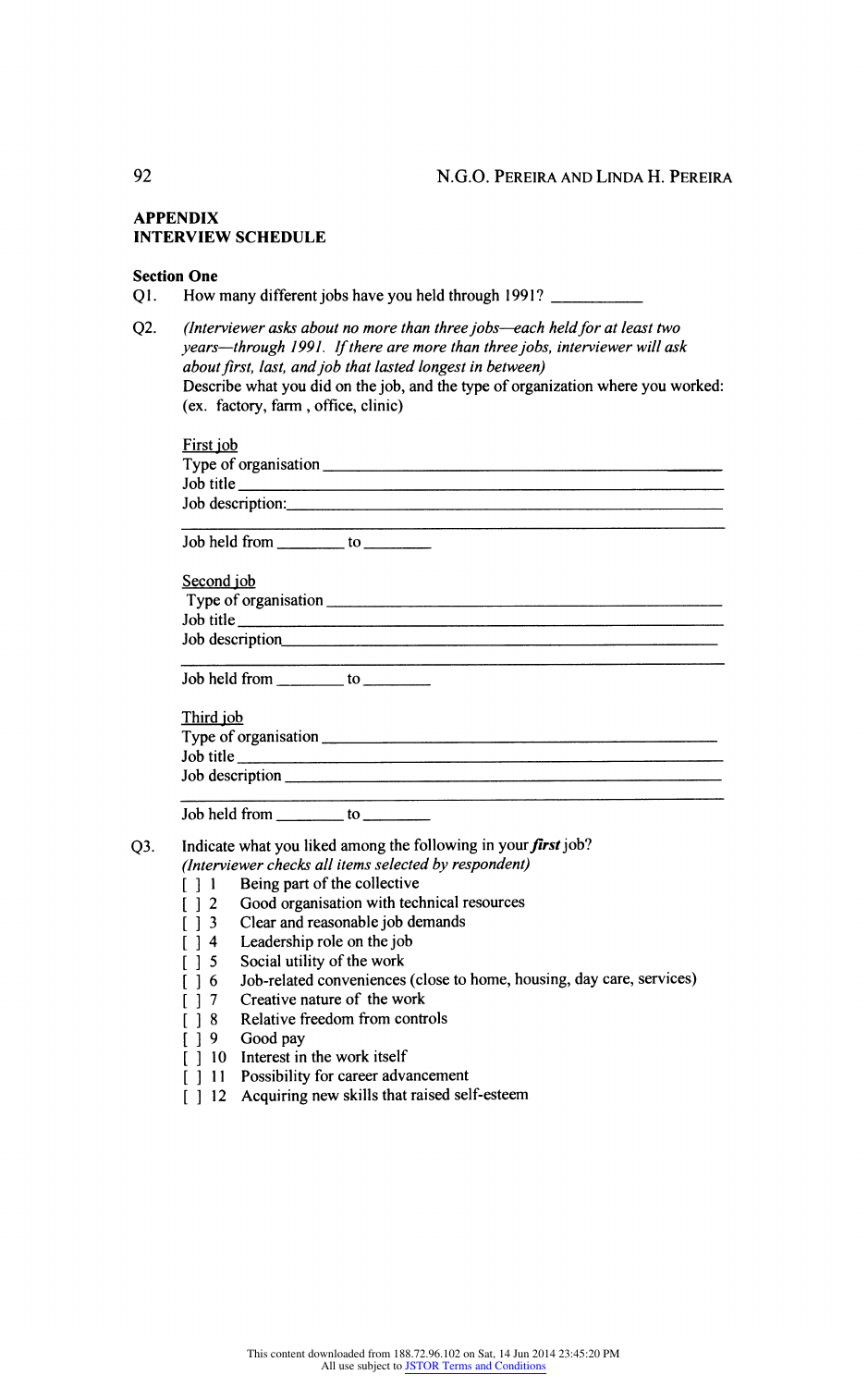## WORK ETHICS AND THE COLLAPSE OF THE SOVIET SYSEM 93

Q4. Indicate what you did not like among the following in your first job?

- (Interviewer checks all items selected by respondent)<br> $\begin{bmatrix} 1 & 1 \end{bmatrix}$  Bad relations with co-workers
- [ ] 1 Bad relations with co-workers<br>[ ] 2 Management engaged in unfail
- [ ] 2 Management engaged in unfair practices<br>[ ] 3 Poor quality or shortages of technical res
- [ ] 3 Poor quality or shortages of technical resources<br>[ ] 4 Too many work hours, especially at month's en
- $\begin{bmatrix} 1 & 4 & 7 \end{bmatrix}$  Too many work hours, especially at month's end to satisfy the plan  $\begin{bmatrix} 1 & 5 & 6 \end{bmatrix}$  Working conditions were harsh, unsanitary, or exhausting
- [ ] 5 Working conditions were harsh, unsanitary, or exhausting<br>[ ] 6 Job-related inconveniences (far from home, inadequate ho [ ] 6 Job-related inconveniences (far from home, inadequate housing/services)<br>[ ] 7 Boring or tedious nature of work
	-
- [ ] 7 Boring or tedious nature of work<br>[ ] 8 Ideological control from above [ ] 8 Ideological control from above<br>[ ] 9 Strict rules or red tape
	- Strict rules or red tape
- [ ] 10 Low pay
- [ ] 11 Obstacles to initiative on the job

{Q5-Q8 repeat Q3-Q4 for second and third jobs}

#### Section Two

```
Q9. The following questions relate to the Brezhnev years (1964-82/85): 
       Please answer Yes or No
```

| 1                                               | Did you feel committed to fulfilling the plan at work?                                                                                                                                                                                                                                           | <b>Yes</b> | N <sub>0</sub> |  |  |  |
|-------------------------------------------------|--------------------------------------------------------------------------------------------------------------------------------------------------------------------------------------------------------------------------------------------------------------------------------------------------|------------|----------------|--|--|--|
| 2                                               | Did you on occasion "play hooky," report late, or leave early?                                                                                                                                                                                                                                   | <b>Yes</b> | No.            |  |  |  |
| 3                                               | Was alcohol consumed during working hours?                                                                                                                                                                                                                                                       | <b>Yes</b> | N <sub>0</sub> |  |  |  |
| 4                                               | Did you have occasion to engage in activity $-$ not as part<br>of your official job – for which you received some form of<br>remuneration (either in money, barter, or services)?                                                                                                                | <b>Yes</b> | N <sub>0</sub> |  |  |  |
| 5                                               | Did you take materials home from the job site?                                                                                                                                                                                                                                                   | Yes        | No             |  |  |  |
| 6                                               | Were you upset when it did not matter how you performed at work?                                                                                                                                                                                                                                 | Yes        | N <sub>0</sub> |  |  |  |
| 7<br>$[$ i]<br>$\overline{\text{iii}}$<br>[iii] | N <sub>0</sub><br>Did you, at times, do your job less than conscientiously?<br>Yes<br>(If Yes, interviewer checks reasons below that were relevant to that behaviour)<br>Too much work at home/ family responsibilities<br>Because no one else was working any better<br>Rejection of the system |            |                |  |  |  |
| 8<br>[i]<br>$\left[ \text{ii} \right]$<br>[iii] | Did your co-workers, at times, do their jobs less than conscientiously?<br>(If Yes, interviewer checks reasons below that were relevant to that behaviour)<br>Too much work at home/ family responsibilities<br>Because no one else was working any better<br>Rejection of the system            | <b>Yes</b> | No.            |  |  |  |
| 9                                               | Indicate whether you personally benefited on the job from the trade union<br>organisation?                                                                                                                                                                                                       | Yes        | No             |  |  |  |